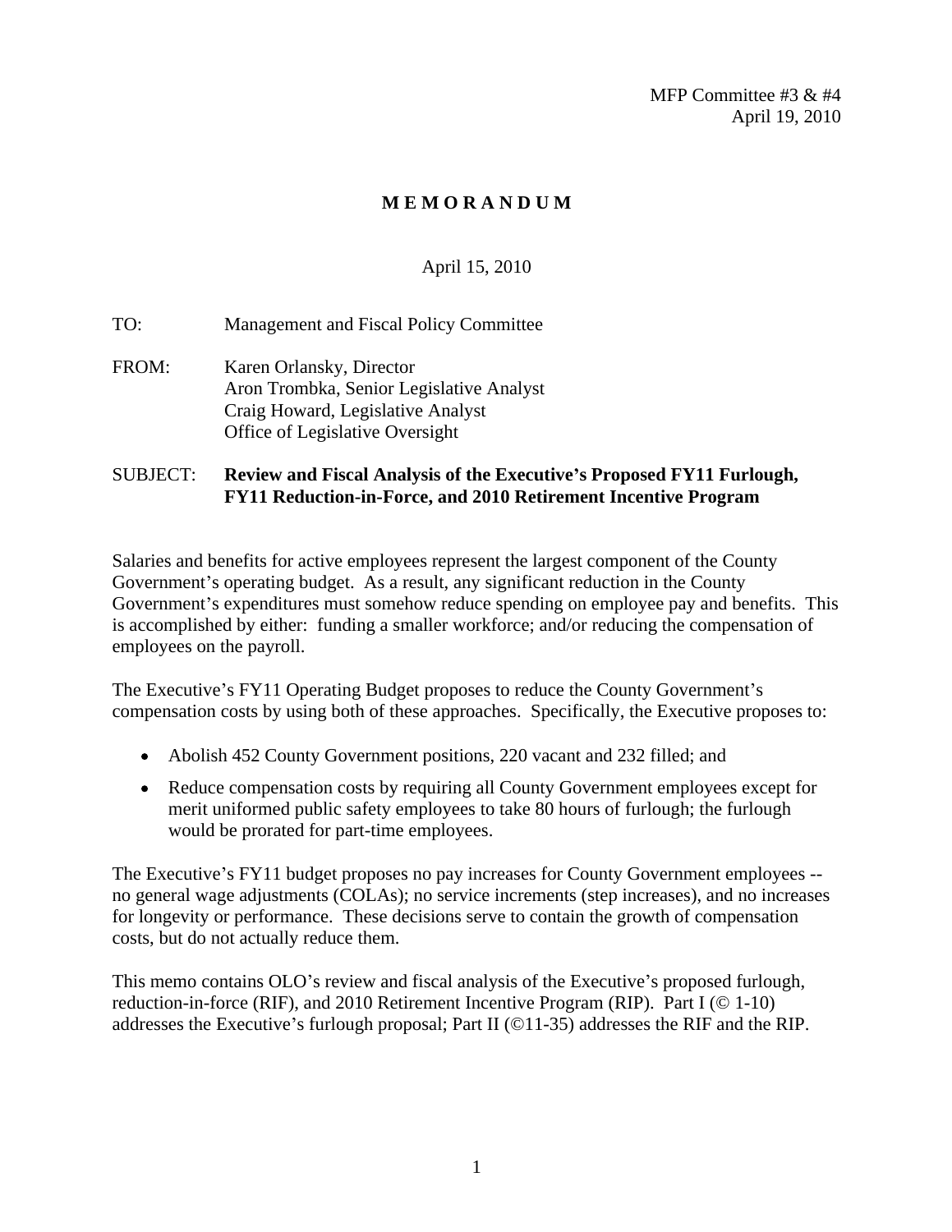OLO's review and fiscal analysis of the Executive's proposed FY11 furlough begins on  $\odot$  1. In sum:

- The Executive proposes that all full-time County Government employees, except for merit, uniformed public safety employees, be furloughed for 80 hours. The furlough for affected part-time employees would be prorated. The Executive proposes that all 80 hours be rolling furlough hours, which means they are selected by each employee but subject to supervisor approval.
- The Executive estimates FY11 savings of \$15 million from his proposed furlough. The savings comes from effectively reducing the salaries of affected employees by 3.8%. The cohort of County Government employees that the Executive proposes to furlough constitutes 70% of the County Government workforce, and approximately 20% of all employees across the tax supported agencies (County Government, MCPS, M-NCPPC, Montgomery College).
- Based on the reported experiences of other jurisdictions, the use of overtime and the loss of revenue (e.g., from closure of revenue-generating facilities) are the two factors that have the greatest potential of reducing savings from a furlough. The Executive has taken steps to reduce a loss of such savings as part of his Furlough Implementation Plan. Specifically, he prohibits the use of overtime to make up for furlough days; and the proposal to make all furlough hours rolling will not result in the closure of County facilities.
- **OLO s estimates of FY11 savings from a number of alternative furlough structures are summarized in a table at © 10. OLO prices four different ways to achieve the Executive s estimated savings of \$15 million in FY11; and three additional ways to achieve a greater amount of savings.**

OLO's review and fiscal analysis of the Executive's proposed FY11 reduction-in-force and 2010 Retirement Incentive Program begin on © 11. In sum:

- The Executive's FY11 Recommended Operating Budget proposes to abolish  $452$  positions, 220 vacant and 232 filled. The abolishments affect 30 departments/offices and more than 100 different job classes.
- **Of the 232 filled positions proposed by the Executive for abolishment, 72% are MCGEO-represented positions and 28% are non-represented positions. The Executive does not propose abolishing any filled positions represented by the FOP or IAFF.**
- Three departments (Public Libraries, Recreation, Correction and Rehabilitation) account for 49% of the proposed 232 filled position abolishments. For a complete list of the proposed position abolishments (filled and vacant) by department, see © 15.
- **Employees in Grades 26 and below account for 88% of the (non-public safety) workforce and comprise 86% of the proposed filled position abolishments.** Employees in Grades 27 and above account for 12% of the (non-public safety) workforce and comprise 14% of the proposed filled position abolishments. For a summary table of the proposed filled position abolishments by grade range, see © 26.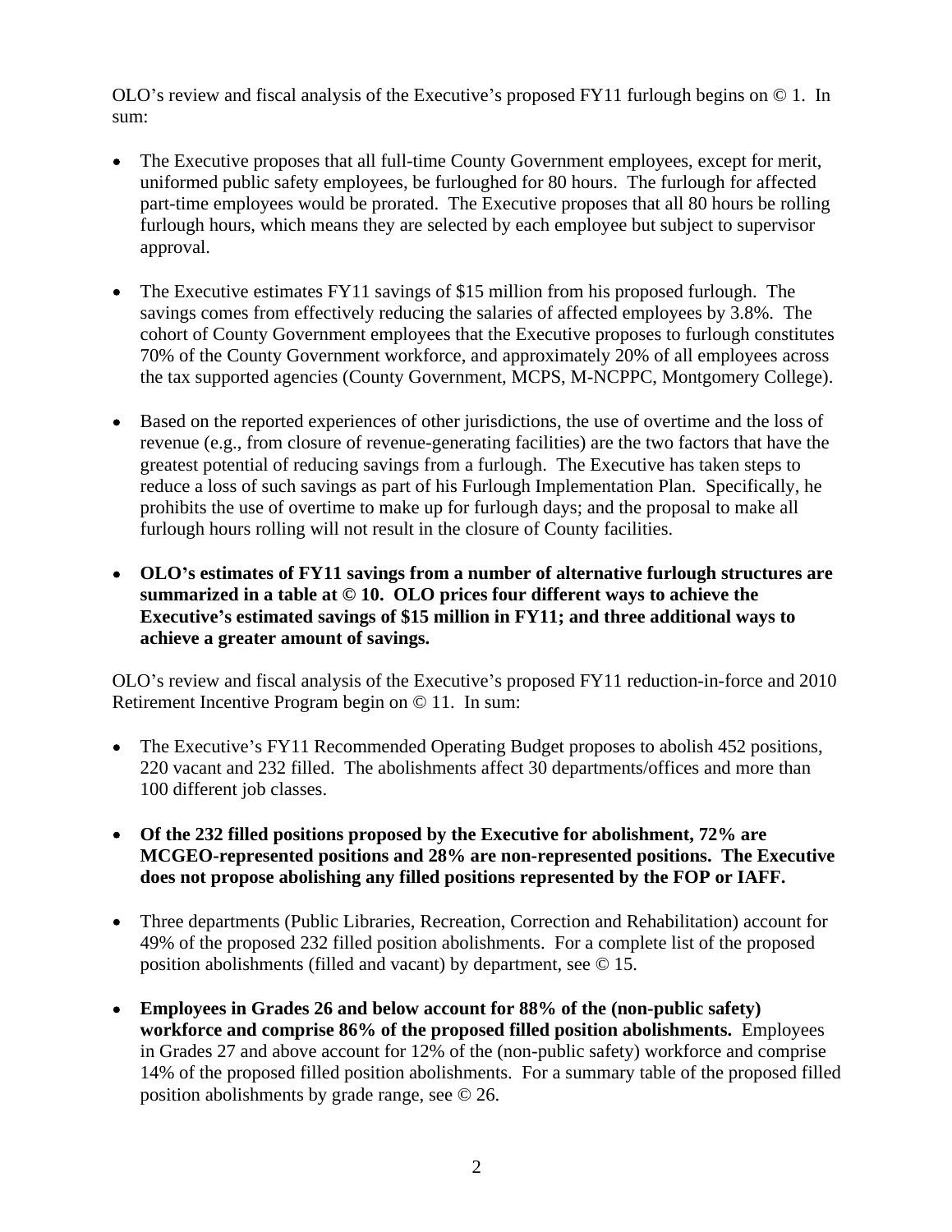- The Executive proposes using two primary strategies to minimize the number of involuntary employee layoffs: Discontinued Service Retirements and a Retirement Incentive Program; both strategies are ways to encourage more senior employees to voluntarily retire, which in turn reduces the number of less senior employees who are vulnerable to layoff.
- The 2010 Retirement Incentive Program (RIP) proposed by the Executive is targeted to  $\bullet$ employees who belong to the defined benefit pension plan (the Employee Retirement System) and who are in positions affected by the reduction-in-force. A full description of the proposed RIP begins on © 32.
- **OLO s fiscal analysis of the Retirement Incentive Program finds that this design will result in net savings to the County over the next ten years if positions vacated by the RIP remain unfilled for at least three years. The net savings to the County will be eroded if the positions are refilled earlier.**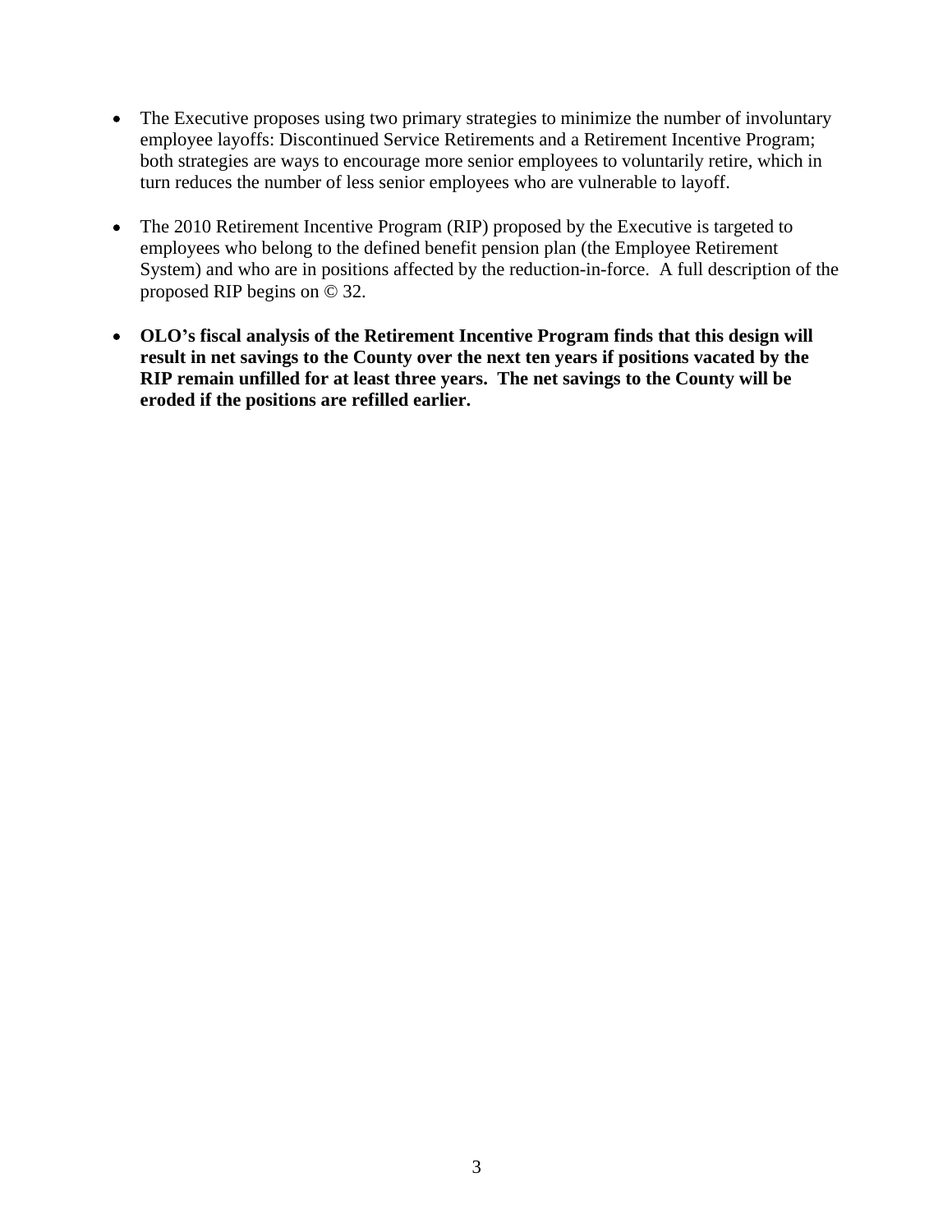# **PART I:**

# **THE EXECUTIVE S RECOMMENDED FY11 FURLOUGH FOR COUNTY EMPLOYEES**

OLO's review and analysis of the County Executive's proposed FY11 furlough for County Government employees is organized into four sections:

- **A. Introduction to Furloughs** defines a furlough and describes commonly-cited advantages and downsides to using furloughs as a budget savings strategy.
- **B. Executive's Recommended FY11 Furlough** describes the regulations and procedures that govern the implementation of a furlough, and details the Executive's proposed Furlough Implementation Plan.
- **C. Analysis of Executive s Estimated Furlough Savings and Methodology** describes the total estimated savings for FY11, reviews potential factors that could reduce furlough saving in FY11, and discusses potential future fiscal affects of the FY11 furlough. This section includes information about furlough savings in other jurisdictions.
- **D. Estimated FY11 Savings from Alternative Furlough Structures** reviews a number of alternative furlough structures and their estimated savings.

# **A. Introduction**

A furlough is the placement of an employee in a temporary non-duty, non-pay status to achieve budget savings. The Montgomery County Personnel Regulations (§30-1) define a furlough day as "a day when an employee is normally scheduled to work but does not work for the County or receive pay from the County for the day because of a furlough." An employee cannot use paid leave for the time period that s/he is on furlough.

The most commonly cited advantages to using furloughs as a budget savings strategy are:

- A furlough provides immediate and predictable savings;
- A furlough provides savings that can mitigate the need to layoff employees;
- A furlough is a temporary adjustment that does not require changes to the current size or structure of the workforce;
- Employees tend to prefer furloughs vs. compensation reductions that pay employees less for the same amount of work; and
- A furlough can be structured to provide some additional savings in general operating costs by closing facilities on certain days.

The commonly cited downsides to using furloughs as a budget savings strategy are:

- Furloughs do not deliver long-term savings from a structural change in the workforce;
- Furloughs can result in grievances and/or lawsuits from employee organizations;
- Furloughs can result in increased overtime expenses to maintain services or to "make up" the work missed during a furlough;
- Furloughs can result in higher leave balances accrued by employees who choose not to take additional days off during the year; and
- Furloughs typically result in some amount of less work being performed or reduced service delivery.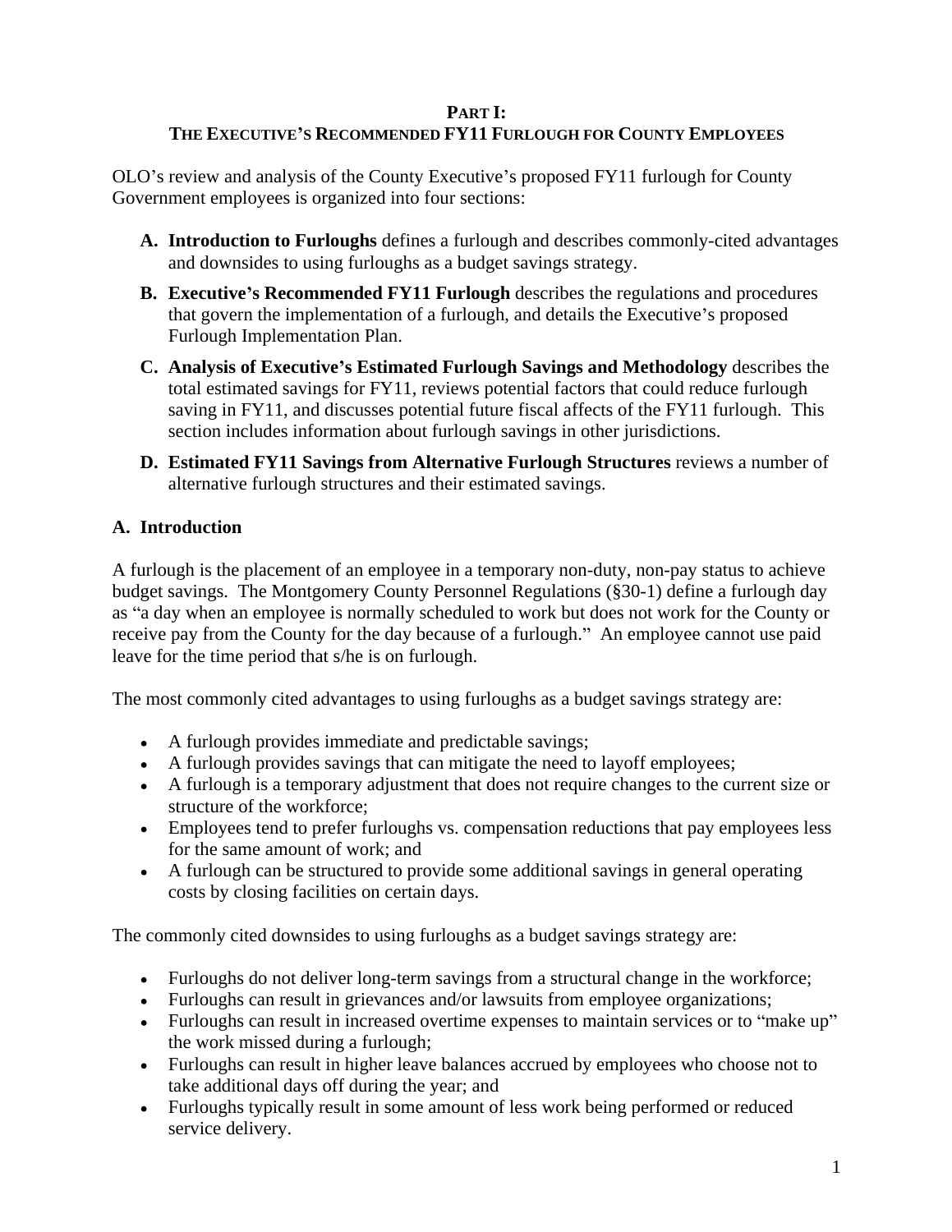## **B. Executive s Recommended FY11 Furlough**

The Executive's Recommended FY11 Operating Budget includes a proposed furlough of 80 hours for certain County Government employees. A March 31, 2010 memorandum from the Chief Administrative Officer (attached at © 36) contains details of the proposed Furlough Implementation Plan. The table below summarizes the structure of the Executive's proposal.

|                                       | County Executive's Recommended FY11 Furlough Plan For County Government                                                                                                                                     |
|---------------------------------------|-------------------------------------------------------------------------------------------------------------------------------------------------------------------------------------------------------------|
| <b>Voluntary or Mandatory</b>         | Mandatory                                                                                                                                                                                                   |
| <b>Amount of Furlough Time</b>        | 10 days (80 hours), pro-rated for part-time employees                                                                                                                                                       |
| <b>Fixed or Rolling Furlough Days</b> | Rolling furlough days                                                                                                                                                                                       |
| <b>Employee Exemptions</b>            | Merit system, uniformed public safety employees in the<br>Department of Police, Montgomery County Fire and<br>Rescue Service, Department of Correction and<br>Rehabilitation, and the Office of the Sheriff |
| <b>Scheduling Salary Loss</b>         | Salary loss divided evenly over paychecks of affected<br>employees during FY11                                                                                                                              |
| <b>Employee Benefits</b>              | No impact on retirement benefits, health insurance, or<br>leave accrual                                                                                                                                     |
| <b>Projected FY11 Savings</b>         | \$15 million                                                                                                                                                                                                |

**Other Agencies.** The Executive's FY11 Recommended March 15<sup>th</sup> Budget did not recommend furloughs for employees in Montgomery County Public Schools (MCPS), Montgomery College, or the Maryland-National Capital Park and Planning Commission (M-NCPPC). However, in order to meet the agency budget recommendations contained in the Executive's budget, both M-NCPPC and Montgomery College are considering up to 10 days of employee furloughs as one of

- the ways to reduce their FY11 costs.<br>• M-NCPPC estimates that a single day of furlough savings is \$215K, which means that 10 days of furloughs saves about \$2.15 million;
	- Montgomery College estimates a single day of furlough savings is \$400K, which means that 10 days of furloughs saves about \$4 million.

If these agencies do implement furloughs, it will be important to ensure that savings are not double counted when analyzing alternative furlough structures that impact all agencies.

The following pages provide an overview of the current regulatory structure for furloughs, and then describe the Executive's recommended furlough plan in greater detail.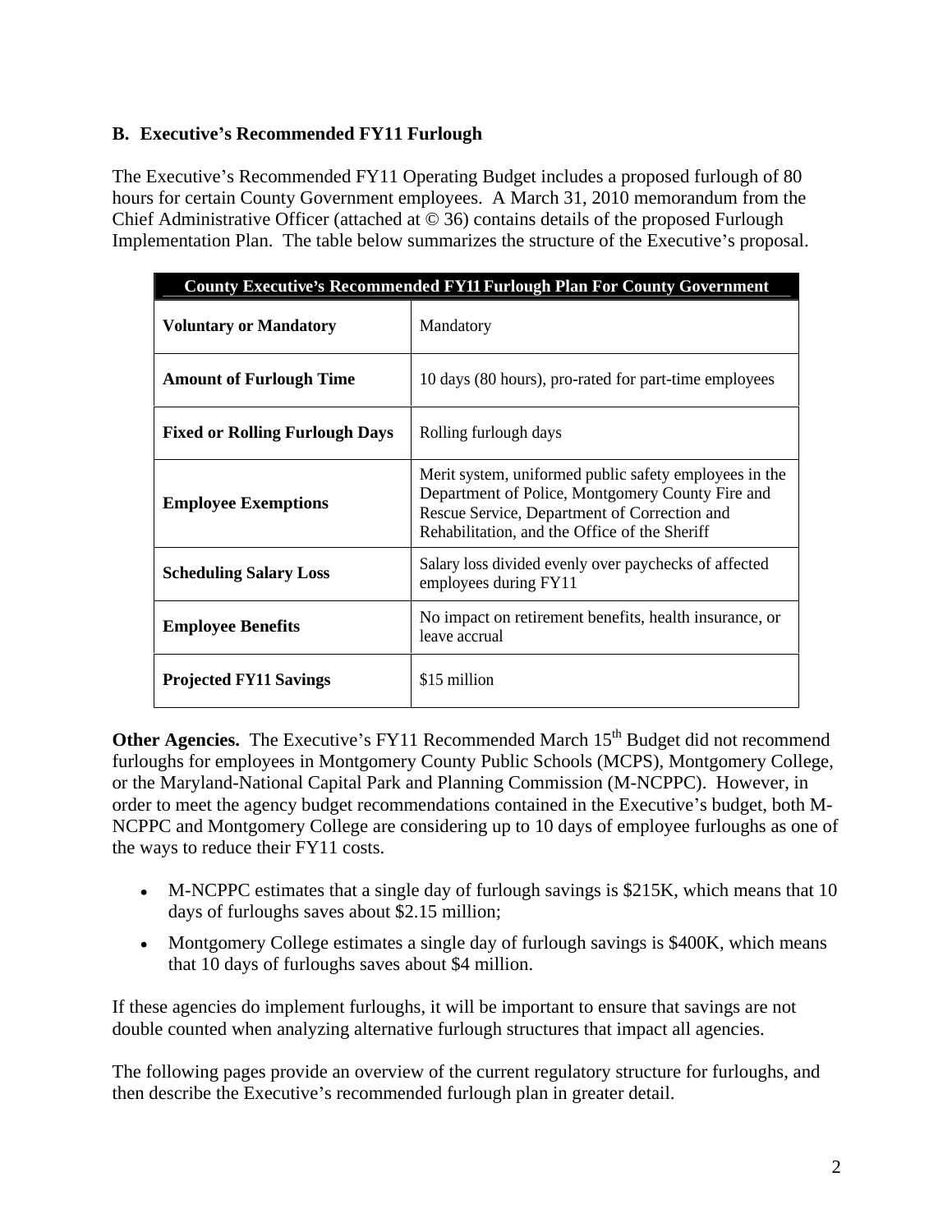## **1. Furlough Regulations and Procedures**

Montgomery County Personnel Regulations (Section 30, *Reduction-In-Force and Furlough*) include procedures and polices for implementing a furlough. The Executive has indicated plans to submit amended regulations to the Council for approval in conjunction with his proposed FY11 furlough, to include a provision that allows a furlough to be taken in increments of less than a full 8-hour work day. As of this writing, the amended regulations have not been received by the Council.<br>The current regulations state that, to implement a furlough, the Chief Administrative Officer

(CAO) must develop a furlough plan that identifies the employees who will be furloughed, the number of furlough days, and the timeframe within which the furlough days must occur. The Personnel Regulations (§30-2b) establish the following furlough guidelines:

- Employees are not allowed to work on their fixed or alternate furlough days, except in an emergency as determined by the CAO, and are not allowed to make up the hours lost from a furlough day by working additional hours at another time.
- The County must ensure that furlough days do not adversely impact an employee's accrual of annual and sick leave; life insurance; retirement benefits; and seniority.
- An employee's base salary must not be reduced by the salary loss resulting from a furlough day for the purpose of calculating service increments, salary upon promotion or demotion, or other salary amounts based on base salary.

**Labor agreements and furloughs.** The current agreement with MCGEO, Local 1994, which expires June 30, 2010, contains no mention of furloughs. However, the CAO reports in his Furlough Implementation Plan memorandum that the Executive plans to negotiate with MCGEO on the procedures for implementing the FY11 furlough.

The current agreement with FOP, Lodge 35, which also expires June 30, 2010, contains the following provisions on furloughs (Article 50, Section C):

- Lost furlough pay must not be made up by the same or other employees in overtime hours or compensatory hours;
- The salary reduction from furloughs must be spread evenly over the pay periods remaining in the fiscal year during which the furlough day(s) occur(s);
- The County must grant eight hours of compensatory time to each bargaining unit member for each eight hour furlough day required;
- Any salary reduction resulting from a furlough shall not reduce the amount of the pension payable upon retirement of any unit member or on other payments or benefits (such as service increments, awards, salary upon promotion or demotion, etc.);
- The salary reduction shall be restored and all compensatory leave balances shall be appropriately adjusted if an appropriate third party determines that the County did not relieve the members of the bargaining unit from duty due to lack of funds or work; and
- All furlough provisions shall be administered equitably within the unit.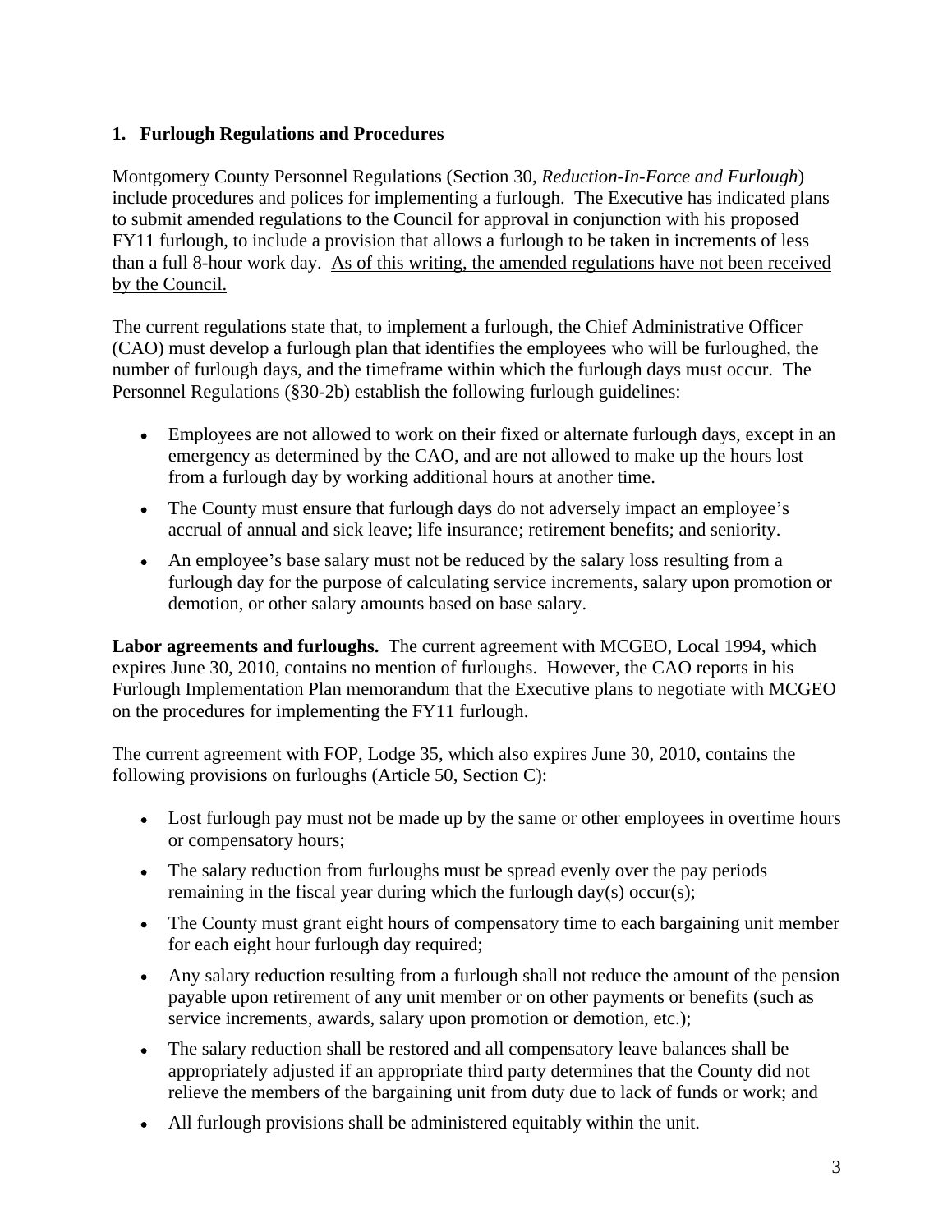The current agreement with IAFF, Local 1664, which expires June 30, 2011, references furloughs in two sections. Section 48.6, Effects of Certain Actions, subsection B, states that Any furlough of a Job Sharing employee shall be prorated according to the employee's position equivalency." Section 49.1, Limitation on Accrual of Compensatory Time, states that "Unused compensatory time granted to implement a furlough shall be added to the member's compensatory leave balance at the end of the furlough period and treated as above.

### **2. Details of the Executive s Recommended Furlough Plan**

**Amount of furlough time.** The Executive has proposed that full-time employees be furloughed for 80 hours (10 days) in FY11. The furlough extends to all partially or fully grant funded positions, as well as non-tax supported positions. The amount of furlough time for part-time employees is prorated based on budgeted annual working hours. For example, a part-time employee scheduled to work 1,040 hours per year (0.5 workyears) would have 40 hours (5 days) of furlough.

**Fixed or rolling furlough days.** The Executive does not plan to close County Government facilities to implement the furlough. All furloughs days will be "rolling," meaning that they are selected by the employee, but subject to supervisor approval. The CAO's Furlough Implementation Plan memorandum states that employees will be responsible for taking the appropriate number of furlough hours in FY11, and supervisors will be responsible for monitoring furlough use and scheduling employees so that they will be able to take their required number of furlough hours. The Executive plans to submit amended Personnel Regulations that will allow a furlough to be taken in increments of less than one full work day.

**Employee Exemptions.** The Executive's proposed furlough exempts merit, uniformed public safety employees within the Department of Police, Montgomery County Fire and Rescue Services, Department of Correction and Rehabilitation, and Office of the Sheriff. **Under the County Executive s proposal, 70% of the County Government workforce is subject to the furloughs and 30% of the workforce is exempt.**

The specific occupational classifications and number of positions exempted are shown on the next page.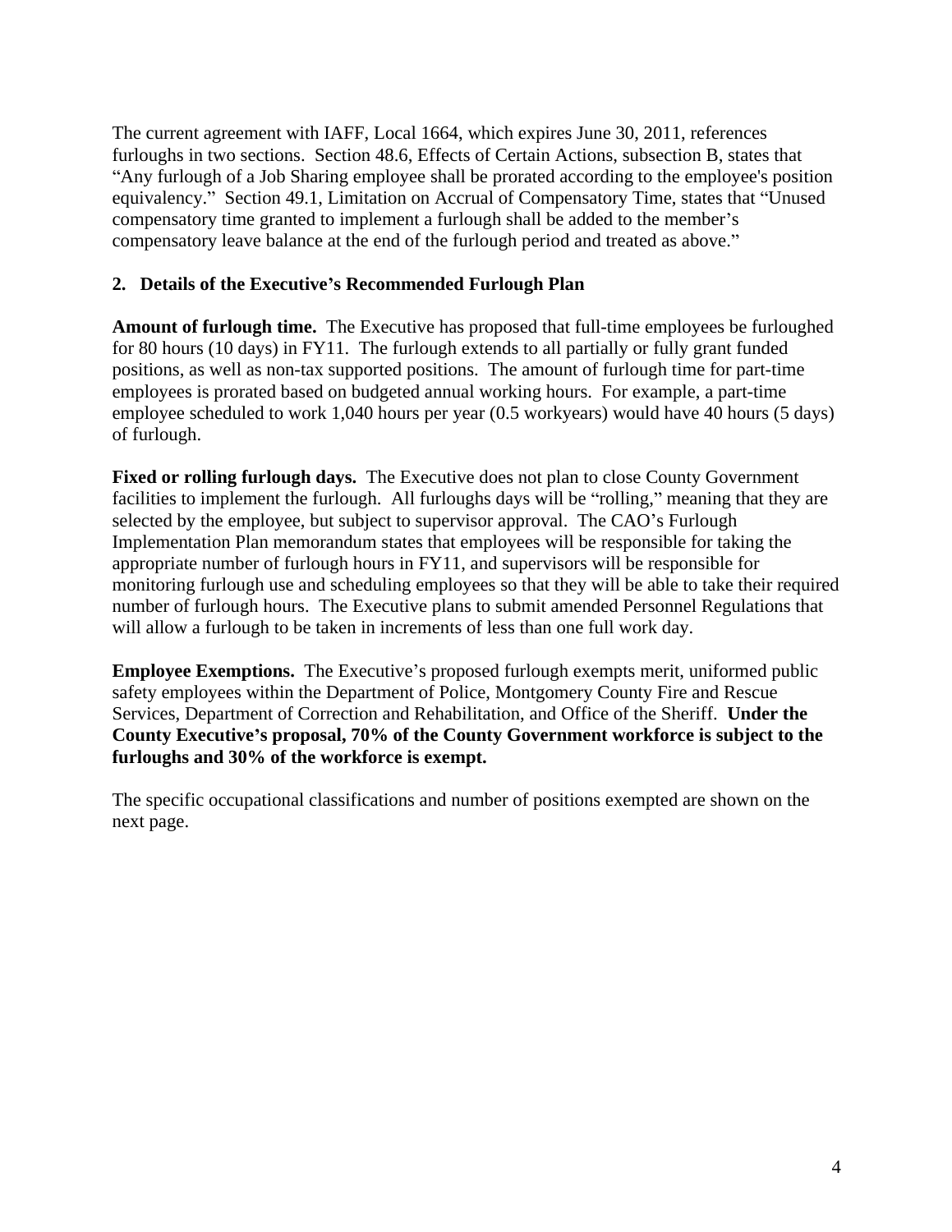| <b>Department</b>                              | <b>Exempt Classifications</b>                                                                                                                                                                                                                |
|------------------------------------------------|----------------------------------------------------------------------------------------------------------------------------------------------------------------------------------------------------------------------------------------------|
| Department of Police                           | • Police Captain (21 positions)<br>• Police Lieutenant (33 positions)<br>• Police Sergeant (136 positions)<br>• Master Police Officer (65 positions)<br>• Police Officer I-III (895 positions)<br>• Police Office Candidate (30.1 workyears) |
| Fire and Rescue Services                       | • Fire/Rescue Battalion Chief (24 positions)<br>• Fire/Rescue Captain (141 positions)<br>• Fire/Rescue Lieutenant (108 positions)<br>• Master Firefighter/Rescuer (222 positions)<br>• Firefighter/Rescuer II-III (642 positions)            |
| Department of Correction<br>and Rehabilitation | • Correctional Unit Commander Captain (3 positions)<br>• Correctional Shift Commander Lieutenant (20 positions)<br>• Correctional Supervisor Sergeant (44 positions)<br>• Correctional Officer I-III (236 positions)                         |
| Office of the Sheriff                          | • Sheriff $(1 \text{ position})^*$<br>• Deputy Sheriff Captain (4 positions)<br>• Deputy Sheriff Lieutenant (11 positions)<br>• Deputy Sheriff Sergeant (31 positions)<br>• Deputy Sheriff I-III (96 positions)                              |

\*Since the Sheriff s salary is constitutionally guaranteed, he is technically exempt from the furlough. However, the Executive expects the Sheriff will voluntarily return pay in the amount equivalent to 10 furlough days.

OLO asked Executive staff to explain the rationale for exempting the specified uniformed public safety employees. Executive staff responded that:

*Employees that are in the categories listed above are exempt from the furlough requirement because the County Executive wanted to do what was possible to prevent any compromise of public safety. The avoidance of additional overtime charges to backfill for furlough employees was also a factor.*

Scheduling salary loss. The Executive's proposed furlough plan spreads the salary loss for employees over the entire fiscal year, regardless of when furlough days are actually taken. As a result, employees' gross wages in their biweekly paychecks will be reduced by 3.8% for each of the 26 pay periods.

**Employee benefits.** Consistent with the Personnel Regulations, the Executive's proposed furlough will not adversely impact any employee's retirement benefits, health insurance, life insurance, or leave accrual. For a furloughed employee, this means that the gross wages in their biweekly paycheck will decrease by 3.8%, but their biweekly deductions for retirement, health insurance, and life insurance will not change.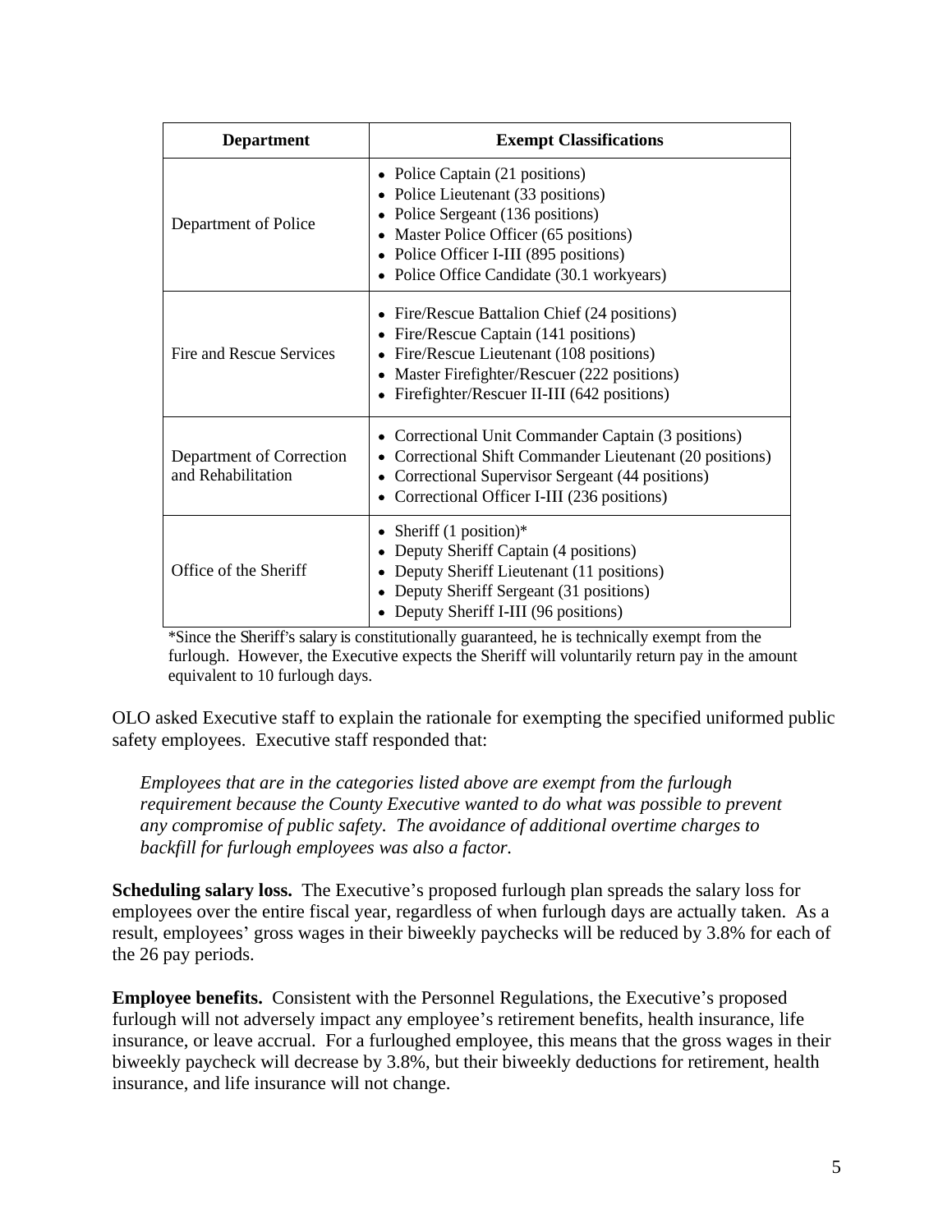On April 13<sup>th</sup>, at the Executive's request, the Council introduced Expedited Bill 18-10 to amend the definition of regular earnings in the retirement laws to include imputed income not received due to a furlough. The Bill would ensure that a furlough does not reduce the employer and the employee contributions to the retirement plan or any pension benefit.

**Overtime.** In accordance with the Personnel Regulations, the CAO's Furlough Implementation Plan memorandum states that employees will not be able to count furlough hours toward their overtime compensation threshold. Additionally, the Plan states that employees are not allowed to incur overtime to backfill staff who are out on furlough.

Anticipated service impact. In the Executive's FY11 Recommended Operating Budget, the furlough savings for each department was categorized as a "no service impact" reduction. Executive Branch staff has since noted that the "no service impact" classification was an oversight; the CAO's Furlough Implementation Plan memorandum states that the furloughs may result in a reduction in services in some areas of operation. Departments are responsible for identifying and informing the CAO of any operational or service level issues that may occur and how the department plans to deal with those issues.

## **C. Analysis of Executive s Estimated Furlough Savings and Methodology**

The County Executive's FY11 Recommended Budget included a total of \$15,013,200 in FY11 personnel savings from his recommended furlough plan. The projected furloughs savings from each County Government department/office are attached at © 39. The \$15 million total includes \$12.2 million in tax supported savings and \$2.8 million in non-tax supported savings.

The County Executive's furlough savings methodology conforms to the Personnel Regulations by excluding retirement and group insurance from the savings calculation. Additionally, the County Executive's assumed furlough savings are calculated on FY11 recommended personnel costs for each department.

The CAO's Furlough Implementation Plan memorandum (issued on March 31, 2010 and attached at © 38) clarified that non-merit, uniformed public safety staff are included in the furlough. These positions were excluded from the initial furlough savings calculation. As a result, OLO estimates that the Executive's proposed furlough plan will achieve approximately \$147,000 more in cost savings than initially anticipated.

**Employee exemptions and impact on savings.** As noted on page  $\odot$  4, the Executive's proposal exempts 30% of the County Government workforce from the 10 days of furlough. **According to data provided by the Office of Management and Budget, if the exempt employees were required to take the same amount of furlough time the County would achieve an additional \$8,587,404 in furlough savings.**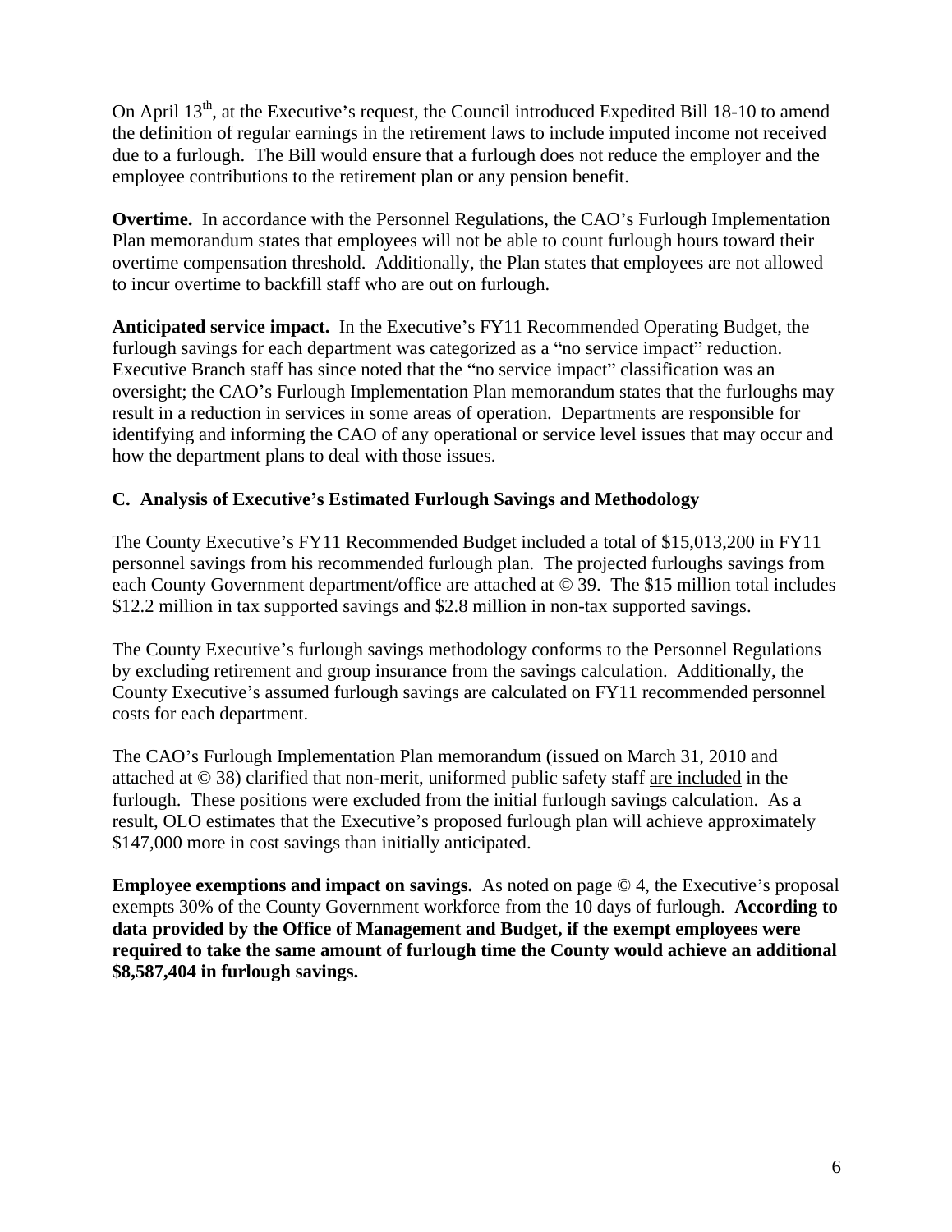## **1. Factors that Could Reduce Furlough Savings in FY11**

Last year, OLO reviewed the furlough structures and anticipated savings in different state and local governments, as well as public school systems. As part of this analysis, OLO sought information on the actual furlough savings achieved in some of those jurisdictions.<sup>1</sup>

A brief update on the savings experiences Prince George's County, the State of Maryland, Anne Arundel Public Schools, and the State of California is provided on the next page. In general, OLO found that:

- Many jurisdictions captured all or most of their estimated furlough savings, although most jurisdictions' savings analysis only accounts for personnel costs.
- Increased use of overtime was a factor that affected savings in some jurisdictions, while others report being able to avoid this issue due to their particular furlough structure.
- A study of the State of California furloughs found that, apart from direct personnel cost savings, the furloughs are impacting sales and income tax revenue.

**Based on the reported experiences of other jurisdictions, the use of overtime and the loss of revenue are the two factors that have the greatest potential of reducing the County s savings from furlough. However, as noted below, the Executive has already taken steps as part of his Furlough Implementation Plan to prevent (or at least reduce the likelihood) of their occurrence.**

**Overtime Costs.** Overtime experiences in other jurisdictions show different outcomes; some report implementing furloughs without documented losses to additional overtime while others report a decrease in savings from additional use of overtime. The Executive's furlough savings methodology does not include any adjustment for overtime losses since the furlough plan prohibits the use of furlough time to reach the overtime threshold, and prohibits employees from incurring overtime to backfill staff who are out on furlough.

**Loss of Revenue.** The furlough experience in California indicates that a reduction in service delivery, particularly from furloughs of employees in revenue-generating departments, can result in the loss of revenues. The Executive's proposed furlough plan does anticipate that some service reduction will occur, but states that each department director will be responsible for implementing the furloughs in a way that is cost neutral and has minimal service impact. Additionally, the Executive's decision to use rolling instead of fixed furlough days will help mitigate potential lost revenue from facility closures.

**Banked Leave Time.** In addition, OLO notes that the Executive's furlough plan does not include any adjustments for banked leave time. Particularly with rolling furlough days, employees may use the furlough days in lieu of annual leave. As employees make this trade, they are essentially "banking" annual leave to use in future years. While this is not likely to impact savings in FY11, the cash value of that leave increases over time as employees earn more, resulting in a larger future financial liability for the County.

 <sup>1</sup> OLO Memorandum Report 2009-9, *A Research Brief on Furloughs and Buyouts* and Addendum to Report 2009-9, *Public Sector Furloughs: Additional Information* are available online at [www.montgomerycountymd.gov/olo](http://www.montgomerycountymd.gov/olo)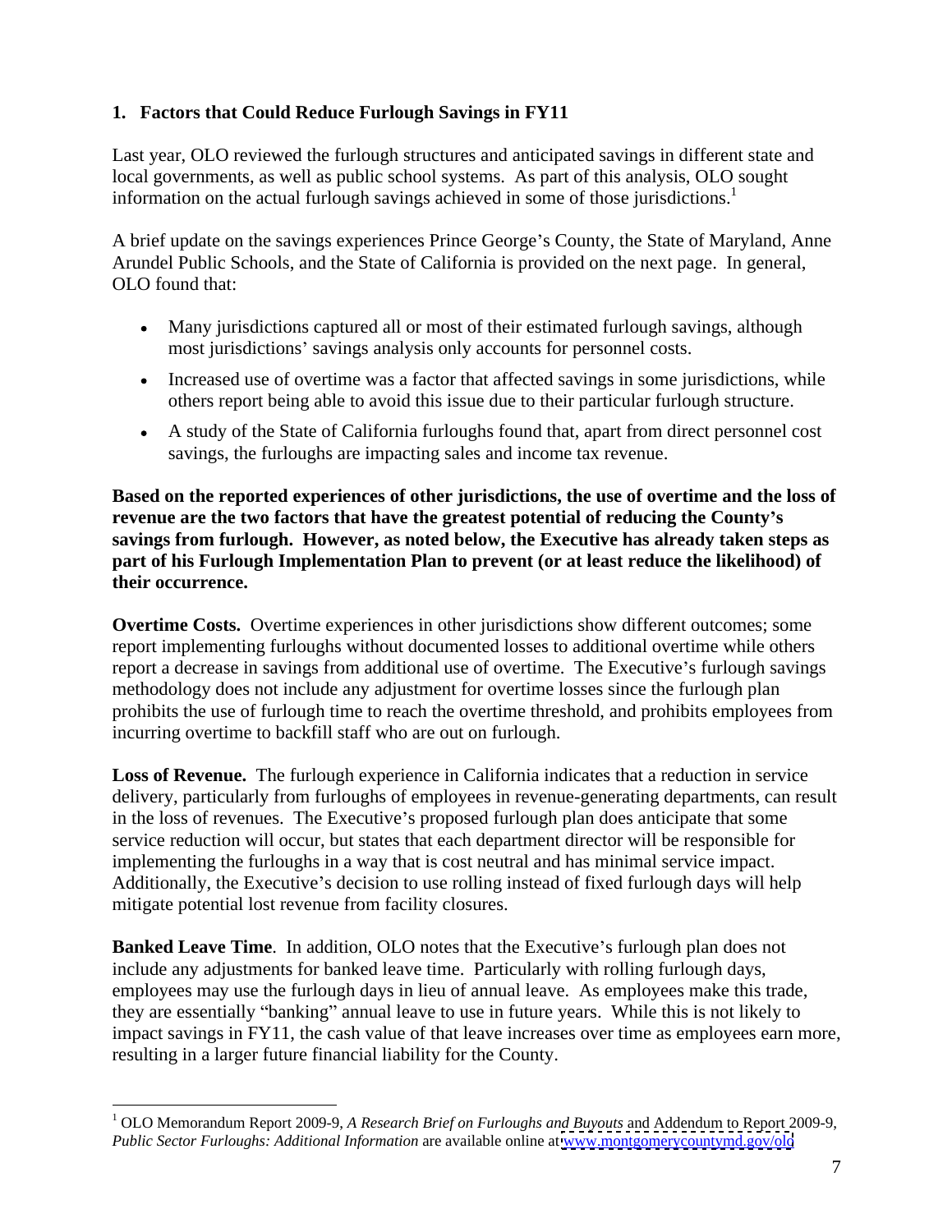If the Executive's furlough plan was amended to include furloughs of FOP members, the amount of banked leave time would increase substantially. As noted on page © 3, the current labor agreement with the FOP states that members receive an additional eight hours of compensatory time for each furlough day taken. As a result, any FOP member given 80 hours of furlough time would receive an additional 80 hours of compensatory time, most of which would likely be taken in future fiscal years.

## **FURLOUGH SAVINGS EXPERIENCES IN OTHER JURISDICTIONS**

**Prince George's County.** Prince George's County implemented 80 hours of furlough for County Government employees in both FY09 and FY10, with estimated personnel costs savings of \$20 million in FY09 and \$18 million in FY10. County staff report actual savings of \$16 million in both years, and cite two factors that led to the lower than estimated savings. First, estimated furlough savings were based on average salaries instead of actual salaries. Second, turnover, reduction-in-force terminations in FY10, and certain exemptions based on funding source led to smaller savings. Public Safety employees were not exempt from the Prince George's furloughs. In order to accommodate public safety and other 24/7 employees without having to utilize overtime hours, the County designated vacation and some sick days as furlough days for those employees.

**State of Maryland.** The State implemented a progressive furlough in FY10 that required a minimum of three and a maximum of ten furlough days based on an employee's salary level. State of Maryland staff report that the State achieved its estimated savings target of \$34 million for FY10. Staff also report that use of overtime was not a factor because the furlough plan exempted employees in  $24/7$  service positions. However, the exempted 24/7 employees were given a "temporary salary reduction" of either three or five days pay based on salary level.

**Anne Arundel Public Schools (AAPS).** AAPS implemented a furlough in FY10 that required between two to five furlough days depending on position, with teachers required to take three days and bus drivers and bus aides exempt. The school system originally estimated \$7.7 million in savings from the furlough days. The School Board reduced the savings by \$2.5 million in November 2009 when it decided to pay employees for one furlough they had already taken. AAPS reports that it was able to give back the furlough day due to greater than anticipated savings from lapse and a hiring freeze on non-teaching positions. As a result, overall savings were approximately \$5 million.

**State of California**. In FY10, the State of California requires state employees to take three rolling furlough days per month. The State anticipated saving approximately \$2.2 billion in compensation costs. In October 2009, researchers at the University of California at Berkeley Center for Labor Policy and Education released a study examining the cumulative costs and savings from the furloughs. While the study found that the furloughs led to \$2.01 billion in personnel costs savings, it also found that much of the savings will be offset by reduced revenue and increased costs to the State general fund in future years. Specifically, savings would be reduced by: (1) an estimated \$60 million decrease in income tax collected from the furloughed employees; and (2) an estimated \$363 million decrease in general tax collection due to the furloughs of employees responsible for collecting and auditing tax returns. The report further finds that the loss of income to state employees will have negative ripple effect on the state's economy as a whole.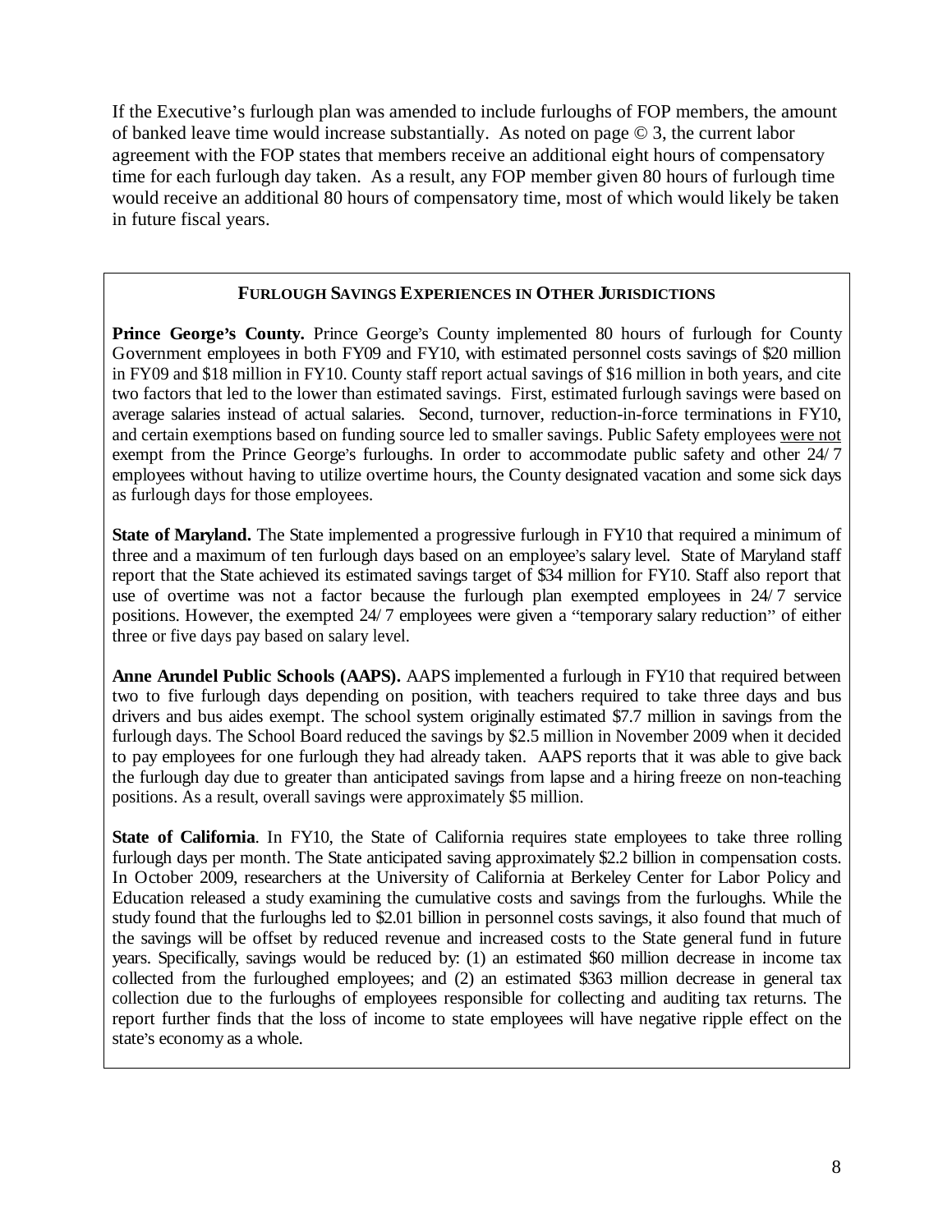#### **D. Estimated FY11 Savings from Alternative Furlough Structures**

The Executive's proposed furlough for FY11 includes 70% of the County Government workforce, and 19% of the total workforce for all County-funded agencies.<sup>2</sup> In this section, OLO review the estimated FY11 savings from alternative furlough structures, including those that:

- Expand the number of employees subject to the furlough within County Government;
- Expand the number of employees subject to the furlough across all County-funded agencies; and
- Create a progressive structure where higher earning employees take a greater amount of furlough days than lower earning employees.

The table on the next page details the alternative furlough structure and the estimated savings associated with each. Furlough structures #1-4 show different alternatives that would achieve approximately \$15 million in savings, the amount of furlough savings included in the Executive's Recommended Budget. Furlough structures #5 and 6 show alternatives that would achieve savings greater than \$15 million.

<sup>&</sup>lt;sup>2</sup> As noted on page © 2, M-NCPPC and Montgomery College are also considering implementation of furloughs to meet the Executive's recommended reduction to their respective budgets.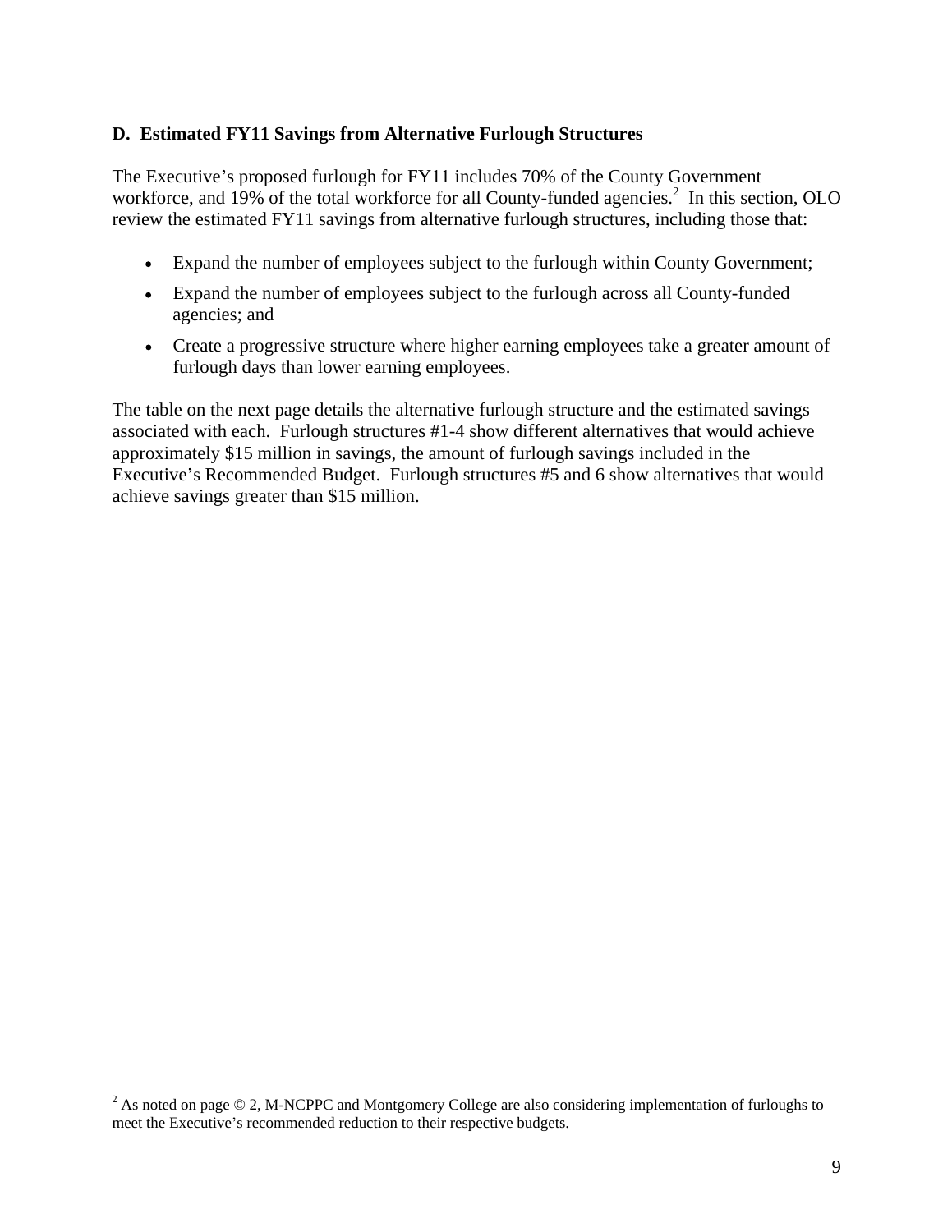|                                                                               | <b>Employee</b><br><b>Exemptions</b>           | <b>Numbers of Days</b>                     | % Wage<br>Reduction* | Projected<br><b>FY11 Savings</b> |
|-------------------------------------------------------------------------------|------------------------------------------------|--------------------------------------------|----------------------|----------------------------------|
| <b>Executive's Recommended Furlough Structure</b>                             |                                                |                                            |                      |                                  |
| County Government Employees with Executive's<br>Public Safety Exemptions      | Merit, uniformed<br>public safety<br>employees | 10 days (80 hours)                         | 3.8%                 | \$15,013,200                     |
| Alternative Furlough Structures to Achieve ~\$15 Million in Savings           |                                                |                                            |                      |                                  |
| #1: All County Government Employees                                           | None                                           | 6.5 days (52 hours)                        | 2.5%                 | \$15,435,784                     |
|                                                                               |                                                | Salary $\langle$ \$50K : 3 days (24 hours) | 1.2%                 |                                  |
| #2: All County Government Employees -<br>Progressive Structure                | None                                           | Salary \$50-100K: 6 days (48 hours)        | 2.3%                 | \$15,087,281                     |
|                                                                               |                                                | Salary $> $100K$ : 10 days (80 hours)      | 3.8%                 |                                  |
| #3: County Government Employees - Progressive                                 | Merit, uniformed                               | Salary $\langle$ \$50K: 6 days (48 hours)  | 2.3%                 |                                  |
| Structure (with Executive's Public Safety Exemptions)                         | public safety<br>employees                     | Salary \$50-100K: 9 days (72 hours)        | 3.5%                 | \$15,140,196                     |
|                                                                               |                                                | Salary > \$100K: 16 days (128 hours)       | 6.2%                 |                                  |
| #4: All County Government, MCPS, M-NCPPC, and<br>Montgomery College Employees | None                                           | 1.5 days (12 hours)                        | $0.6\%$              | \$14,869,376                     |
| Alternative Furlough Structures to Achieve >\$15 Million in Savings           |                                                |                                            |                      |                                  |
| #5: All County Government Employees                                           | None                                           | 10 days (80 hours)                         | 3.8%                 | \$23,747,360                     |
| #6: All County Government, MCPS, M-NCPPC, and                                 | None                                           | $5 \text{ days}$ (40 hours)                | 1.9%                 | \$49,564,585                     |
| Montgomery College Employees                                                  |                                                | 10 days (80 hours)                         | 3.8%                 | \$99,129,170                     |

# **Estimated FY11 Savings from Alternative Furlough Structures**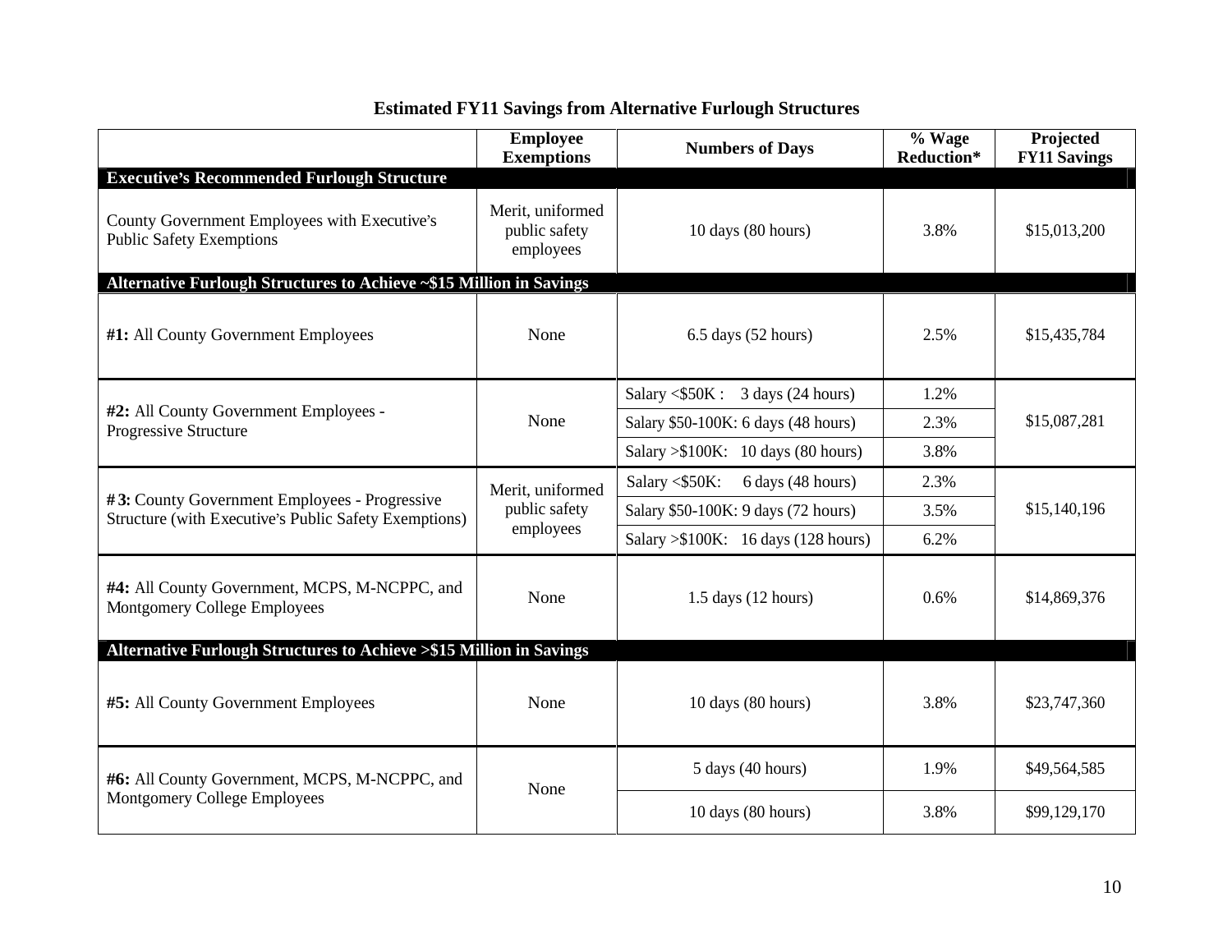## **PART II:**

## THE EXECUTIVE'S RECOMMENDED FY11 **REDUCTION-IN-FORCE AND RETIREMENT INCENTIVE PROGRAM**

OLO's review and analysis of the County Executive's proposed FY11 reduction-in-force and retirement incentive program for County Government employees is organized into four sections:

- **A. Introduction to Reductions-in-Force and Retirement Incentives** defines the term "reduction-in-force" and describes the advantages and disadvantages of retirement incentives.
- **B. Executive s Recommended FY11 Reduction-in-Force** provides data about the number of total and filled positions recommended for abolishment. This section also describes the distribution of position abolishments by bargaining unit and grade.
- **C. The RIF Process** describes the regulations and procedures that will govern the implementation of the reduction-in-force.
- **D. Executive**'s **Recommended Actions to Minimize Layoffs** describes the Executive's plans to use Discontinued Service Retirements and a Retirement Incentive Program to minimize the number of layoffs. This section includes OLO's fiscal analysis of the proposed Retirement Incentive Program.

#### **A. Introduction to Reductions-in-Force and Retirement Incentives**

Both reductions-in-force and retirement incentives are tools employed by organizations to reduce workforce size.

#### **1. Reduction-in-Force**

A reduction-in-force (RIFs) is the downsizing of the workforce. The County's Personnel Regulations defines a reduction-in-force as:

*The elimination of a position because of:* 

- *(a) lack of funds;*
- *(b) change in an approved work program or plan;*
- *(c) administrative reorganization; or*
- (d) technological change that affects staffing needs.<sup>1</sup>

While the above definition could apply to either filled or vacant positions, typically, the term "RIF" refers to a personnel action that results in the abolishment of filled positions. A detailed description of the FY11 RIF recommended by the Executive begins on page © 13.

 $\frac{1}{1}$ Montgomery County Personnel Posulations  $\frac{8}{1}$  62 <sup>1</sup> Montgomery County Personnel Regulations § 1-62.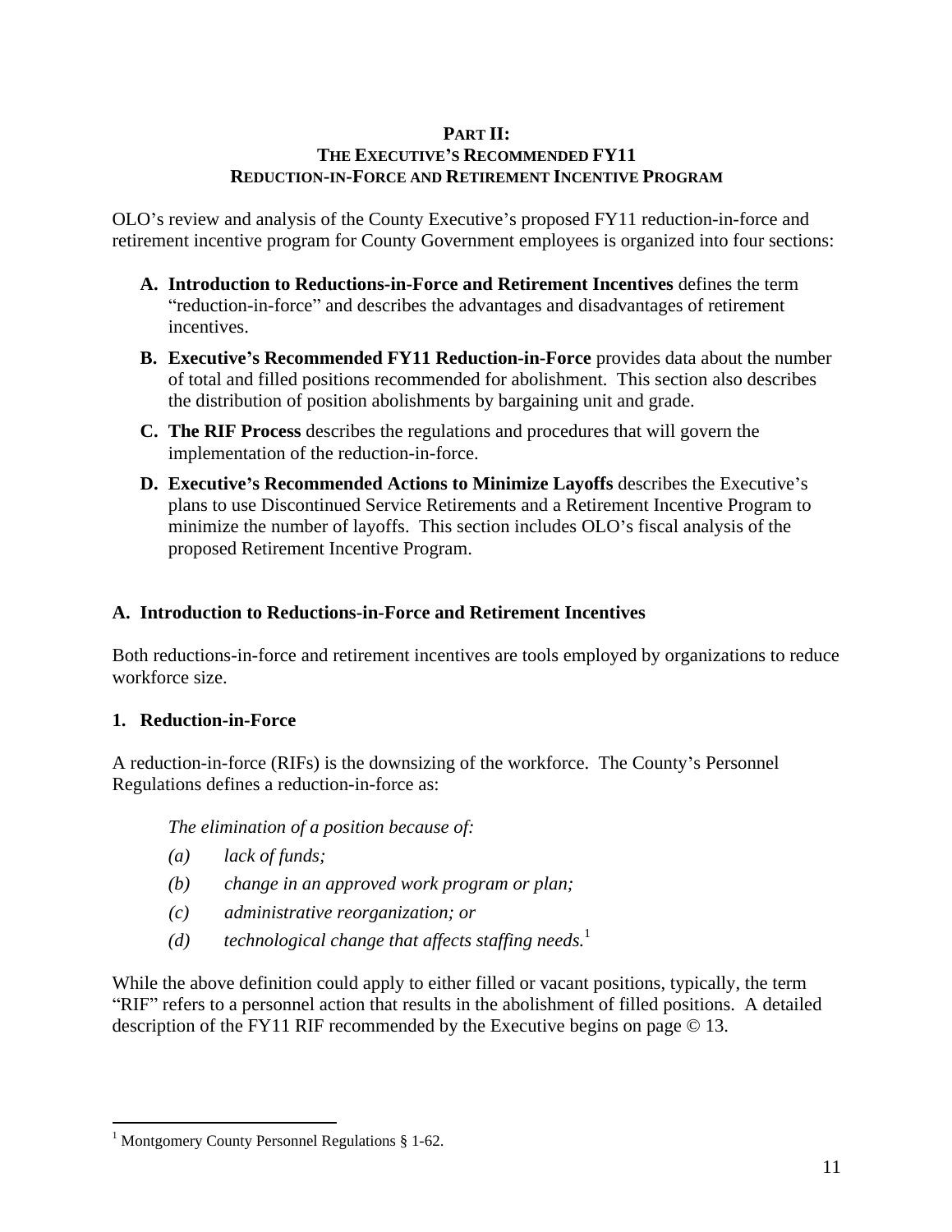## **2. Retirement Incentives**

A retirement incentive (also known as a "buyout") is any type of incentive offered by employers to encourage employees to voluntarily leave their job either through retirement or resignation. Incentives most often take the form of cash payments or adjustment of pension or other post employment benefits.

Retirement incentives achieve savings by reducing compensation costs through attrition; retirements, in turn, can serve to minimize or even avoid layoffs.

- **Savings from position abolishments.** A buyout results in the greatest compensation cost savings when an employer abolishes vacated positions. Position abolishments reduce an employer's ongoing payroll obligations, while simultaneously creating an opportunity to reorganize the workforce to better meet current needs and resource levels.
- **Mitigating adverse effects of layoffs.** Retirement programs can help alleviate some of the negative consequences of layoffs. The voluntary nature of buyouts helps to mitigate the morale problems surrounding layoffs.

While buyouts can offer an immediate reduction in compensation costs, these programs also have the potential to create long-term liabilities that offset or exceed short-term savings.

- **Increases to long-term liabilities.** A retirement incentive that enhances a defined benefit pension or other post-retirement benefit (e.g., health insurance) exposes an employer to additional actuarial liabilities. For example, under a defined benefit retirement plan, an employee who retires early under a buyout that offered additional years of credited service draws a higher pension benefit for more years than s/he would have received otherwise.
- **Filling vacated positions.** Abolishing vacated positions provides the greatest cost savings from a retirement incentive program. Filling a vacated position negates much of a buyout's fiscal benefit. Replacement employees' salaries and benefits offset much of the cost savings derived from the departure of the previous employee. In addition, refilling positions requires the use of resources to recruit, hire, and train new employees.
- **Affect on normal attrition.** A retirement incentive may result in an employer offering payment to employees who already planned to leave in the near future. In such cases, the incentive created an added cost with little (or no) fiscal benefit to the employer. In addition, an organization that offers buyouts too frequently creates an expectation among employees of future incentives, thereby discouraging "normal" retirement or resignation.

The proposed 2010 County Government retirement incentive program (RIP) would provide cash, pension, and other post-retirement benefits (such as enhanced life and health insurance) to employees in the Employees Retirement System  $(ERS)^2$  who elect to retire by June 1, 2010. A detailed description of the 2010 RIP recommended by the Executive begins on page © 32.

<sup>&</sup>lt;sup>2</sup> The ERS is the defined benefit retirement system for employees hired before October 1994.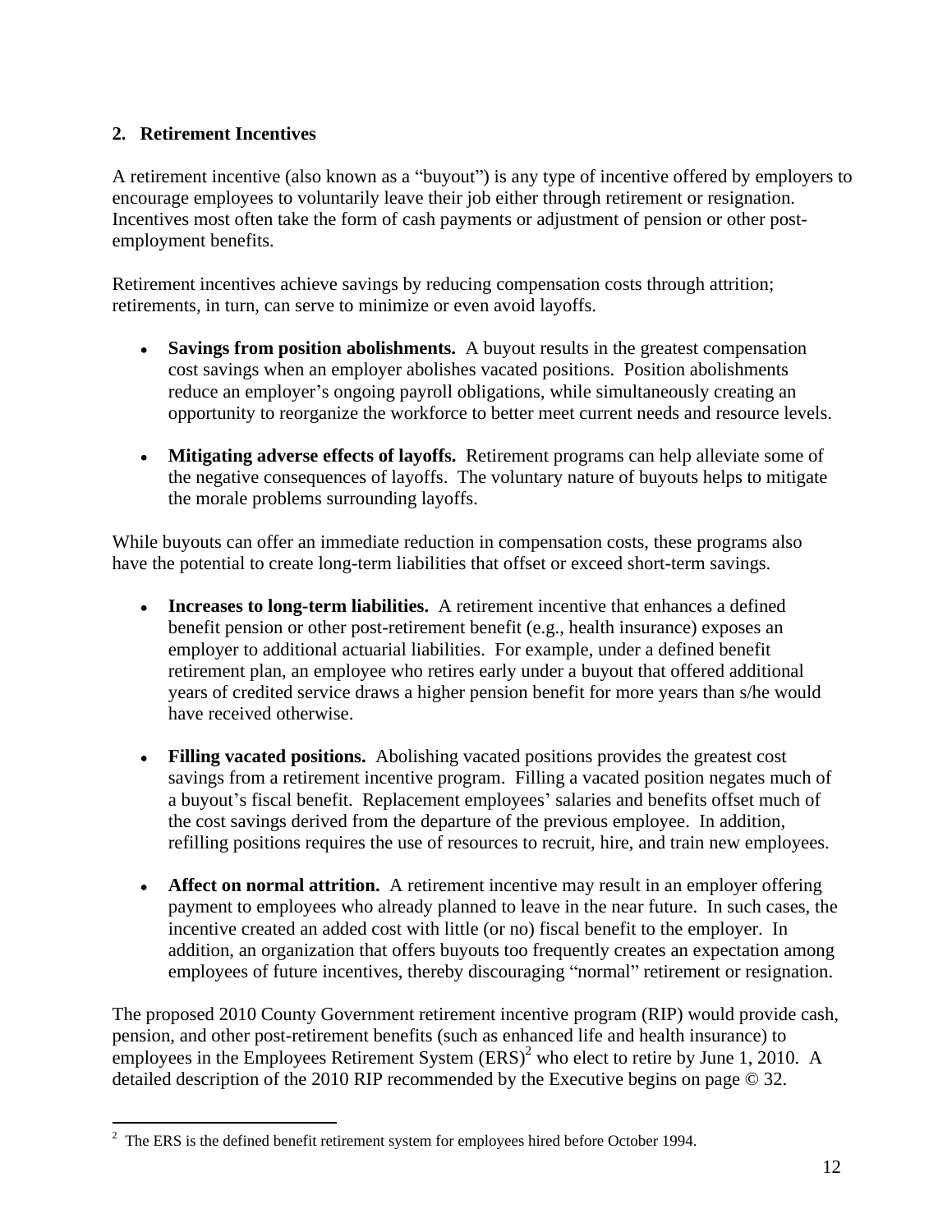### **B. Executive s Recommended FY11 Reduction-in-Force**

On March 15, the Executive transmitted to the Council his recommended FY11 operating budget. The Executive recommends abolishing a total of 452 County Government positions. This section reviews the distribution of position abolishments:

- 1. By department and job class;
- 2. By bargaining unit; and
- 3. By grade.

#### **1. Filled and Vacant Positions**

Of the 452 positions identified for abolishment, 232 currently are filled. The remaining 220 positions are vacant. The employees in filled positions targeted for elimination are at risk of losing their jobs through the RIF. The actual number of employees that will lose their jobs will not be known until completion of the Discontinued Service Retirement and Retirement Incentive Program processes (see Section D, beginning on page © 31).

Table 1 (beginning on page © 15) shows the number of filled and vacant positions by department recommended for abolishment. As seen in Table 1, ten departments are recommended to lose 20 or more total (filled and vacant) positions:

#### **Departments Recommended to Lose 20+ FILLED & VACANT Positions**

- Public Libraries (78 positions)
- Permitting Services (41 positions)
- Health and Human Services (35 positions)
- Correction and Rehabilitation (34 positions)
- Police  $(38 \text{ positions})^3$
- Recreation (37 positions)
- Transportation (36 positions)
- Technology Services (26 positions)
- Fire and Rescue Services  $(24 \text{ positions})^3$
- General Services (20 positions)

<sup>&</sup>lt;sup>3</sup> Note that this memorandum only addresses positions targeted for elimination by the Executive as part of the FY11 RIF. While the RIF will result in the elimination of positions in Police and Fire and Rescue Services, the Executive also recommends creation of new positions in both of these departments that will offset the affect of the RIF.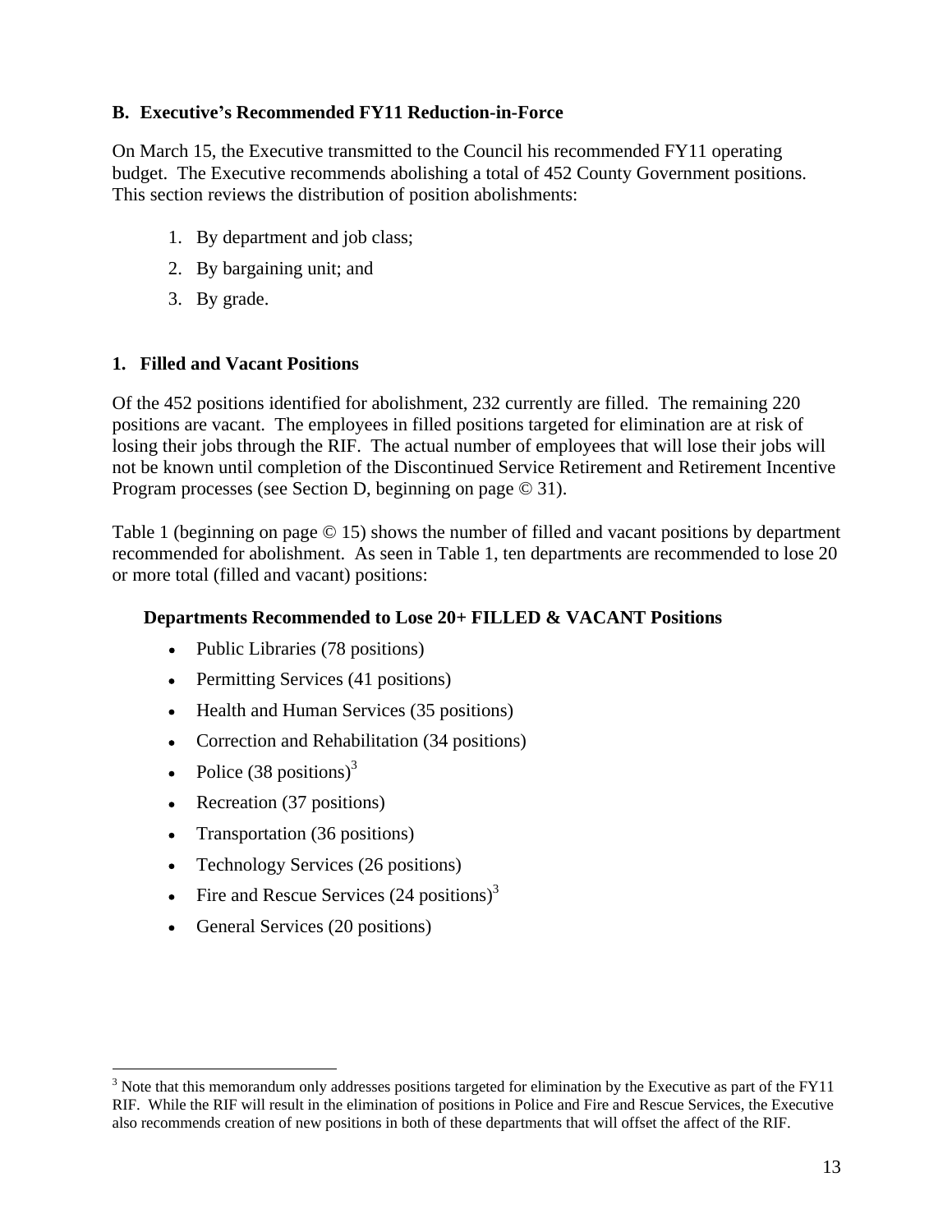If approved by the Council, eight departments would lose 10 or more employees from filled positions: the contract of the contract of the contract of the contract of the contract of the contract of the contract of the contract of the contract of the contract of the contract of the contract of the contract of the

## **Departments Recommended to Lose 10+ FILLED Positions**

- Public Libraries (60 employees)
- Recreation (28 employees)
- Correction and Rehabilitation (25 employees)
- General Services (19 employees)
- Technology Services (17 employees)
- Permitting Services (16 employees)
- Regional Services Centers (10 employees)
- Transportation (10 employees)

The Council will evaluate the merits of specific position abolishments during its review of County Government department operating budgets.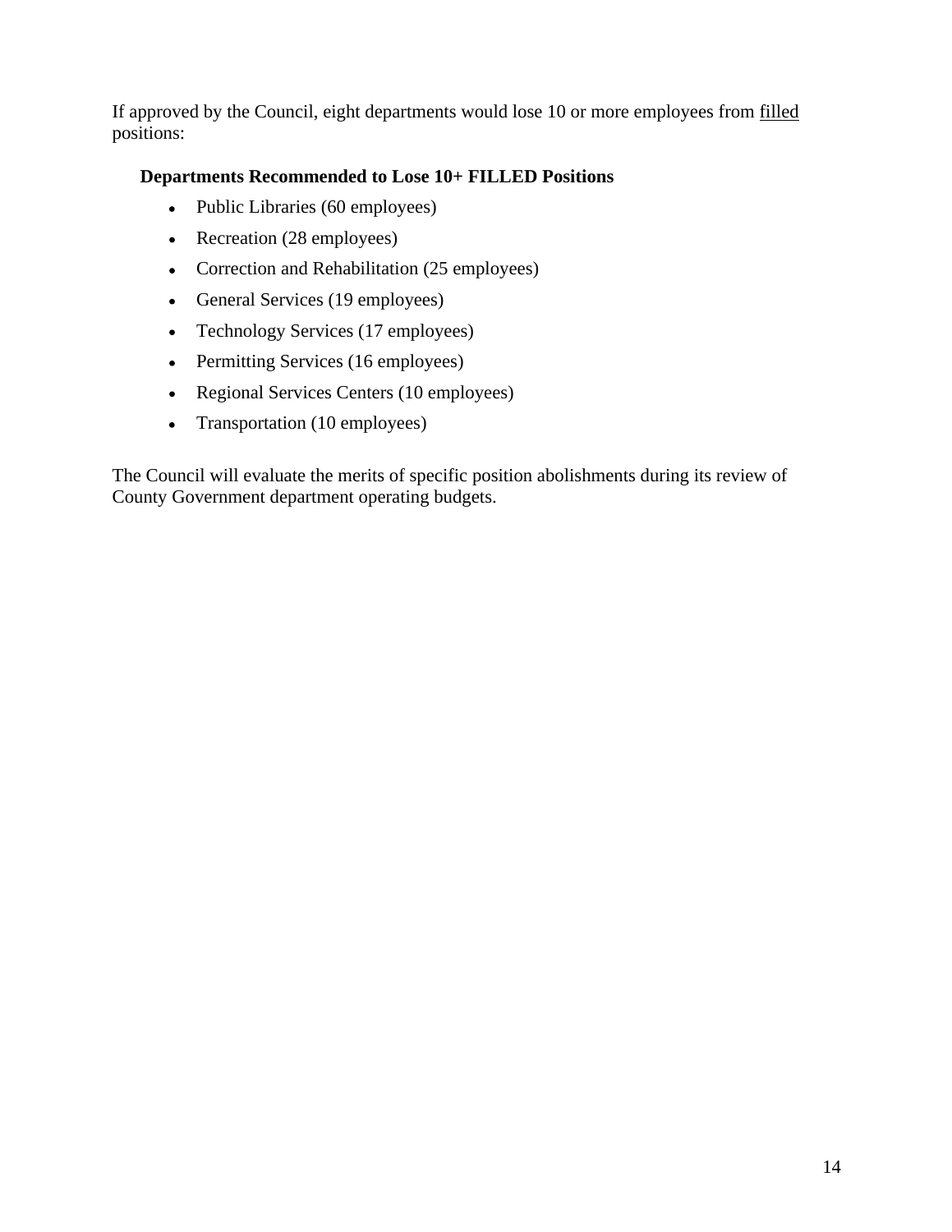| <b>Department</b>                   | <b>Filled</b><br><b>Positions</b> | <b>Vacant</b><br><b>Positions</b> | <b>Total</b><br><b>Positions</b> |
|-------------------------------------|-----------------------------------|-----------------------------------|----------------------------------|
| <b>Board of Appeals</b>             |                                   | $\overline{0}$                    |                                  |
| <b>Commission for Women</b>         | 3                                 | $\overline{0}$                    | $\mathbf{3}$                     |
| Community Use of Public Facilities  |                                   | $\overline{0}$                    |                                  |
| <b>Consumer Protection</b>          | $\overline{3}$                    | $\overline{0}$                    | $\mathfrak{Z}$                   |
| Correction and Rehabilitation       | 25                                | 9                                 | 34                               |
| County Attorney                     |                                   | $\overline{0}$                    |                                  |
| <b>County Council</b>               | $\overline{0}$                    | 6                                 | 6                                |
| County Executive                    | 5 <sup>5</sup>                    | $\overline{2}$                    | $7\overline{ }$                  |
| Economic Development                | 5 <sup>5</sup>                    | $\overline{2}$                    | $7\overline{ }$                  |
| <b>Environmental Protection</b>     |                                   |                                   | $\overline{2}$                   |
| <b>Ethics Commission</b>            | 2                                 | $\overline{0}$                    | $\overline{2}$                   |
| Finance                             |                                   | $7\phantom{.0}$                   | 8                                |
| Fire and Rescue Services            | $\overline{0}$                    | 24                                | 24                               |
| <b>General Services</b>             | 19                                |                                   | 20                               |
| <b>Health and Human Services</b>    | 8                                 | 27                                | 35                               |
| <b>Human Resources</b>              | $\overline{3}$                    | 2                                 | $5\overline{)}$                  |
| Human Rights                        | 2                                 |                                   | $\mathfrak{Z}$                   |
| Liquor Control                      | 8                                 | 5 <sup>5</sup>                    | 13                               |
| Management and Budget               | $\overline{0}$                    |                                   |                                  |
| NDA - Climate Change Implementation | $\overline{0}$                    |                                   |                                  |
| <b>Permitting Services</b>          | 16                                | 25                                | 41                               |
| Police                              | 3                                 | 36                                | 38                               |
| Public Information                  | $\overline{0}$                    |                                   |                                  |
| <b>Public Libraries</b>             | 60                                | 18                                | 78                               |
| Recreation                          | 28                                | 9                                 | 37                               |
| <b>Regional Services Centers</b>    | 10                                | $\overline{4}$                    | 14                               |
| Solid Waste Disposal                | $\overline{0}$                    |                                   |                                  |
| <b>Technology Services</b>          | 17                                | 9                                 | 26                               |
| Transportation                      | 10                                | 26                                | 36                               |
| Urban District - Silver Spring      | $\overline{0}$                    |                                   |                                  |
| Urban District - Wheaton            | $\overline{0}$                    |                                   |                                  |
| <b>TOTALS</b>                       | 232                               | 220                               | 452                              |

## **Table1: Filled and Vacant Positions Recommended for Abolishment By Department**

Source: OHR and OMB 4/2/10 response to OLO questions on proposed FY11 furlough and RIP plan.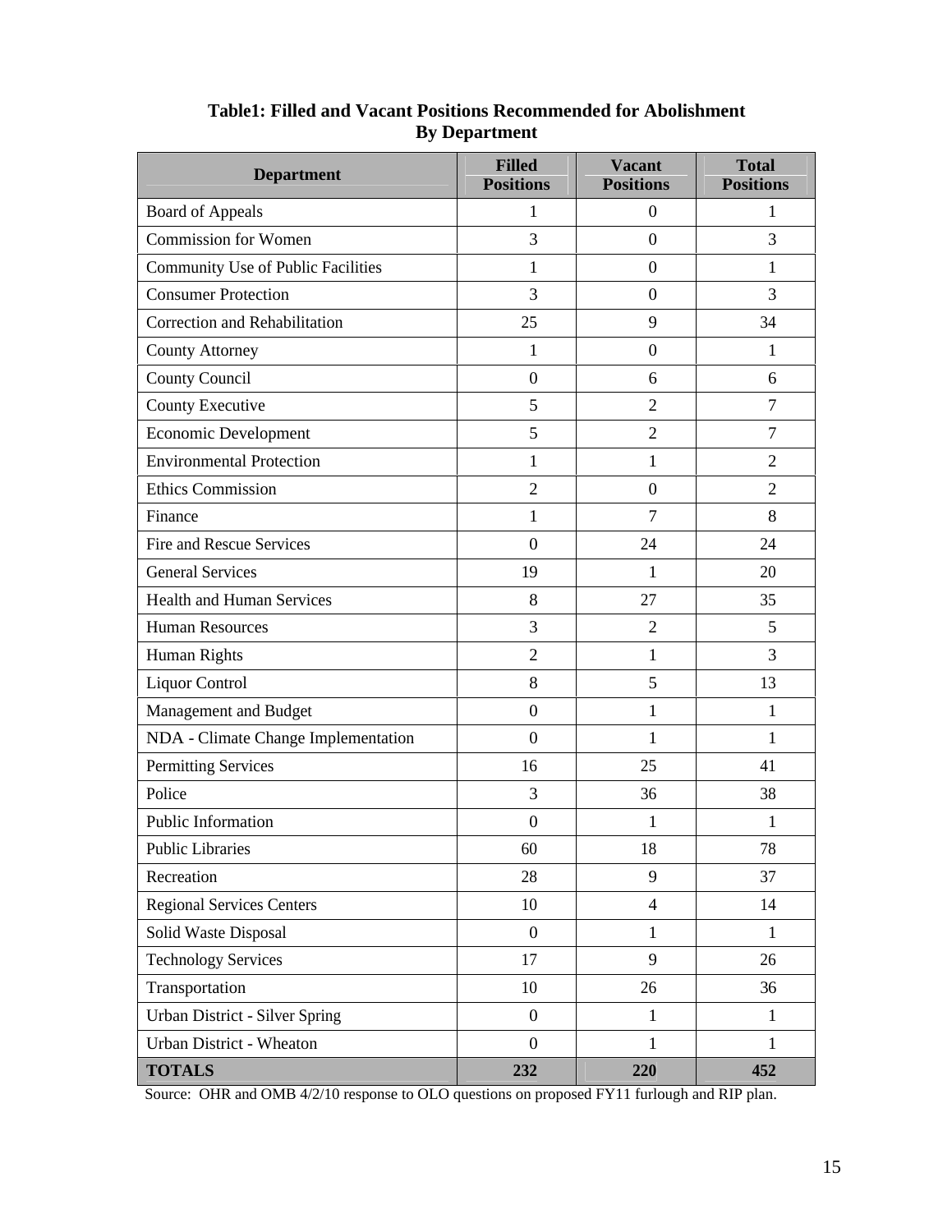## **2. Distribution of Position Abolishments by Bargaining Unit**

County Government employees are represented by three bargaining units. The Municipal & County Government Employees Organization (MCGEO) Local 1994 represents most general County Government worker. The Fraternal Order of Police (FOP) Montgomery County Lodge 35 represents uniformed police officers. The International Association of Fire Fighters (IAFF) Local 1664 represents uniformed firefighters. Elected and appointed officials, employees at or above Grade 27, Legislative Branch employees, employees of the Offices of the County Attorney, Management and Budget, and Human Resources and certain other employees are not represented by a bargaining unit.

Composition of Workforce: As shown in Exhibit 1, MCGEO represents about 57% of current County Government positions. The two uniform public safety bargaining units include another 22% of County Government positions. The remaining 21% of the workforce are non-represented positions.

**Exhibit 1: Composition of County Government Workforce Positions by Bargaining Unit (as of 4/7/10)**

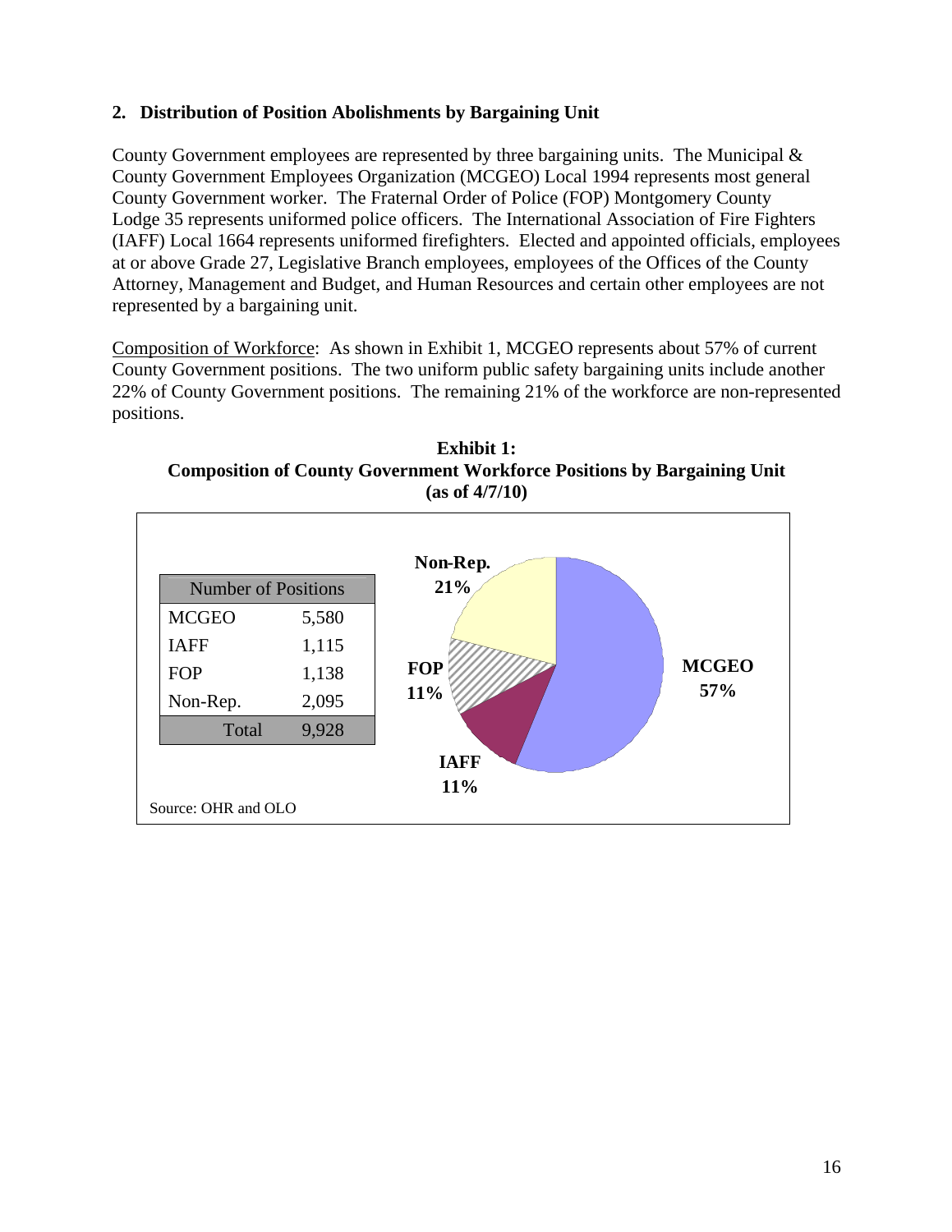Distribution of Position Abolishments: As mentioned above, the Executive recommends the abolishment of 452 positions for FY11. This total includes both filled and vacant positions. Exhibit 2 shows this distribution of position abolishments by bargaining unit.





OLO compared the distribution of recommended position abolishments with the overall composition of the County Government workforce. This comparison shows that Executive's budget eliminates MCGEO and non-represented positions in greater proportion to their distribution with the overall workforce. The two uniformed public safety bargaining units face position eliminations in lesser proportion to their distribution in the workforce. Table 2 compares the composition of the workforce by bargaining unit with the distribution of position abolishments by bargaining unit.

| <b>Bargaining Unit</b> | <b>Percent of</b><br>Workforce<br>(a) | Recommended for<br>Ratio*<br>Abolishment<br>(b) to (a)<br>(b) |             |
|------------------------|---------------------------------------|---------------------------------------------------------------|-------------|
| <b>MCGEO</b>           | 57%                                   | 67%                                                           | 1.18 to 1   |
| FOP                    | 11%                                   | 6%                                                            | $0.55$ to 1 |
| <b>IAFF</b>            | 11%                                   |                                                               | 0.36 to 1   |
| Non-Represented        | 21%                                   | 23%                                                           | $1.10$ to 1 |

**Table 2: Comparison of the County Government Workforce Composition and the Distribution of Position Abolishments (FILLED & VACANT) by Bargaining Unit** 

\*This ratio shows the degree of proportionality between each bargaining unit s share of position abolishments and that unit's representation in the workforce. A ratio greater than 1 to 1 indicates a higher than proportional share of abolishments; a ratio lower than 1 to 1 shows a lower than proportional share.

Source: OHR and OMB 4/2/10 response to OLO questions on proposed FY11 furlough and RIP plan.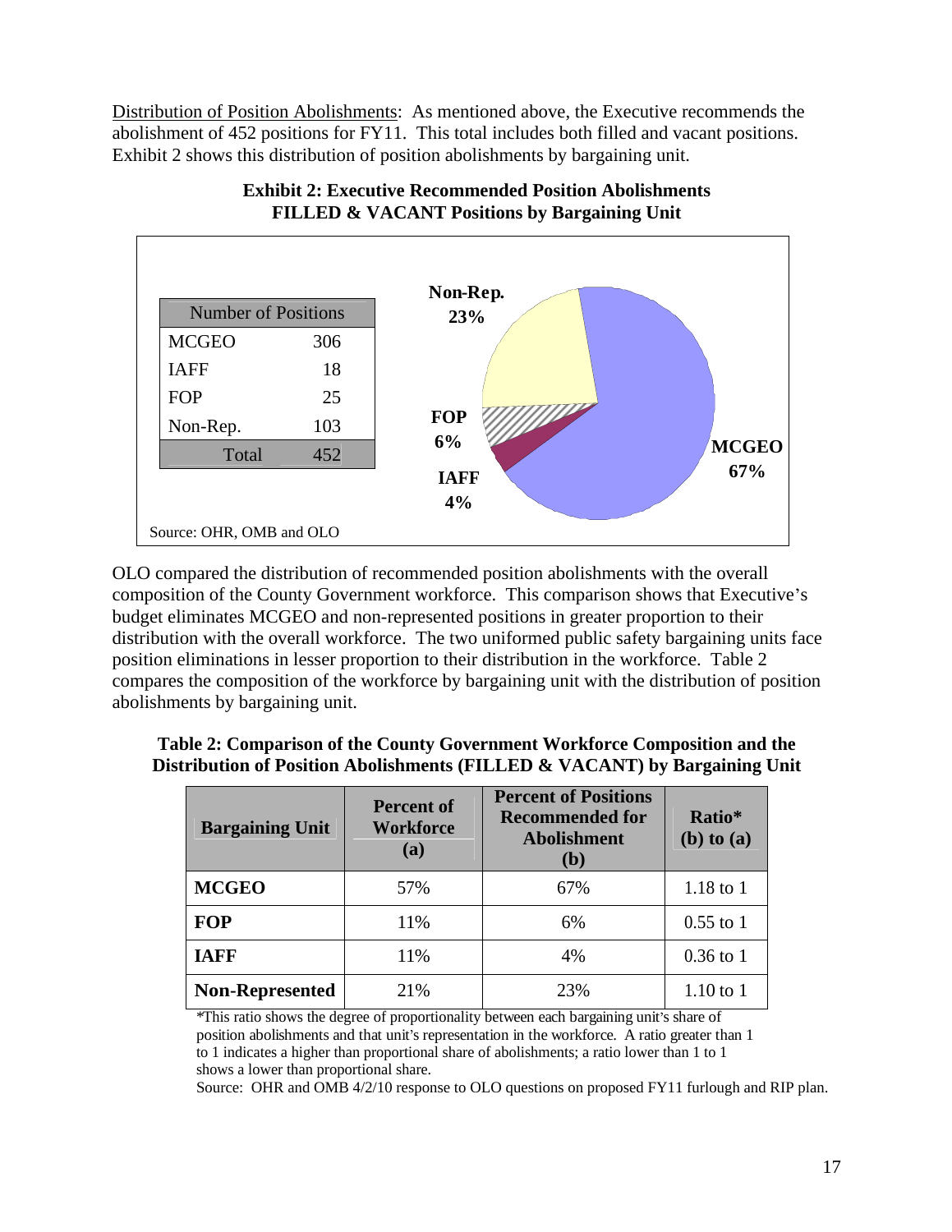Distribution of Filled Position Abolishments: The Executive recommends the abolishment of 232 filled positions for FY11. The employees filling these positions are in jeopardy of losing their jobs during the upcoming RIF. All filled positions recommended by the Executive for abolishment are occupied by MCGEO or non-represented employees. The Executive does not recommend abolishing any filled FOP or IAFF positions. Exhibit 3 shows this distribution of filled position abolishments by bargaining unit.



## **Exhibit 3: Executive Recommended Position Abolishments FILLED Positions by Bargaining Unit**

Table 3 compares the composition of the workforce with the distribution of filled position abolishments by bargaining unit.

| . Government $\mathbf{W}$<br>Fable<br>-the<br>omparison of th<br>vvorktores 1<br>and<br>ountv<br>ASIUO*<br>∪omr             |  |
|-----------------------------------------------------------------------------------------------------------------------------|--|
| ⊷<br>ALED P<br><sup>,</sup> Bargaining l<br>Dıstrıl<br>ushm^<br>lents bv<br>Unıt<br>40SILIOD -<br>. of F<br>`ution_<br>ADOI |  |

| <b>Bargaining Unit</b> | Percent of<br>Workforce<br>(a) | <b>Percent of Filled Positions</b><br><b>Recommended for</b><br>Abolishment | Ratio*<br>$(b)$ to $(a)$ |
|------------------------|--------------------------------|-----------------------------------------------------------------------------|--------------------------|
| <b>MCGEO</b>           | 57%                            | 72%                                                                         | $1.26$ to $1$            |
| <b>FOP</b>             | 11%                            | $0\%$                                                                       | $- -$                    |
| <b>IAFF</b>            | 11%                            | 0%                                                                          | $- - -$                  |
| Non-Rep                | 21%                            | 28%                                                                         | $1.33$ to $1$<br>_______ |

\* This ratio shows the degree of proportionality between each bargaining unit's share of position abolishments and that unit's representation in the workforce. A ratio greater than 1 to 1 indicates a higher than proportional share of abolishments; a ratio lower than 1 to 1 shows a lower than proportional share.

Source: OHR, OMB, and OLO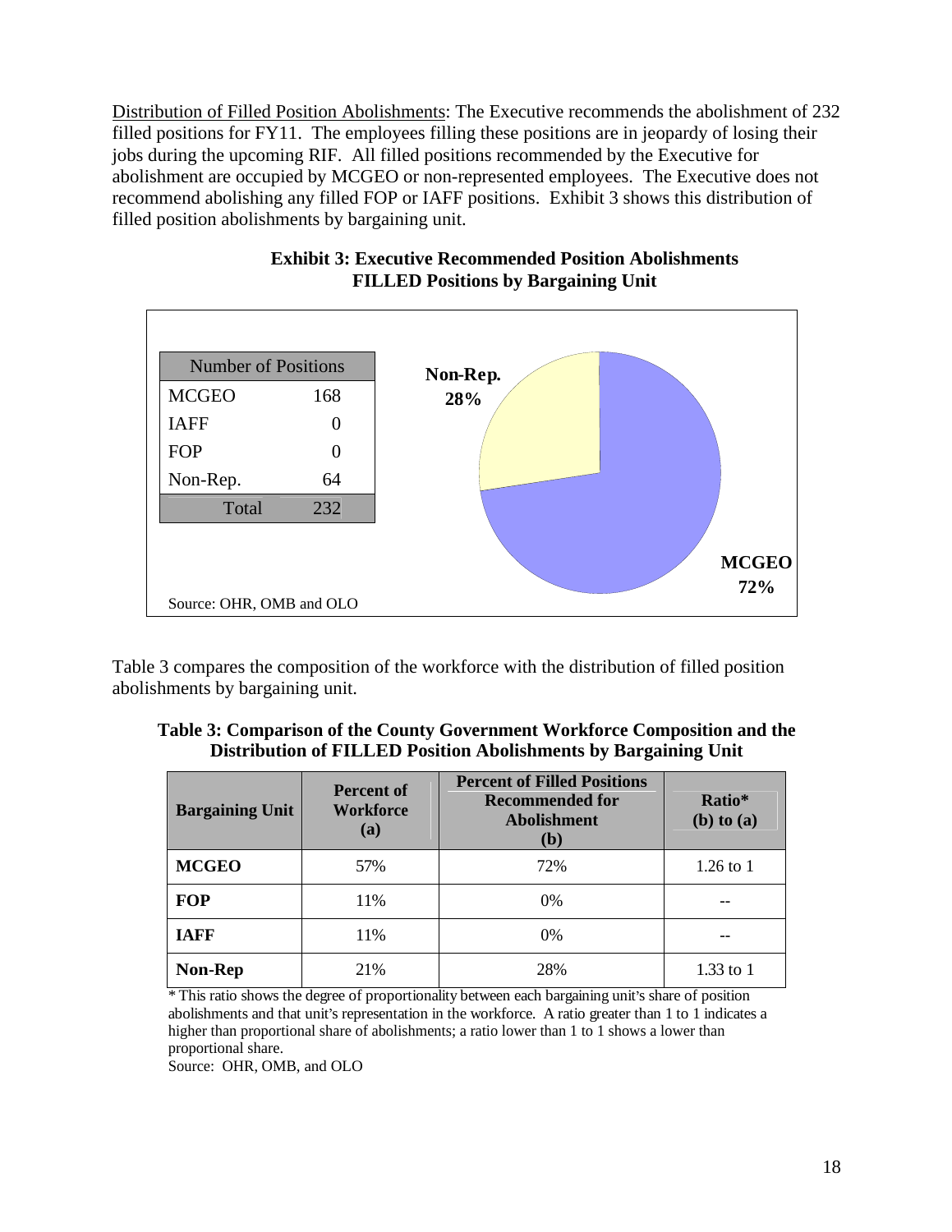### **3. Position Abolishments by Job Class**

As mentioned above, the Executive's recommended  $FY11$  budget would eliminate a total of  $232$ filled and 220 vacant positions. This RIF will affect employees in more than 100 different job classes. Table 4 (on the next three pages) shows the number of filled and vacant positions in each job class affected by the recommended RIF. As seen in Table 4, eight job classes are recommended to lose 15 or more total (filled and vacant) positions:

## **Job Classes Recommended to Lose 15+ FILLED & VACANT Positions**

- Bus Operator (30 employees)
- Principal Administrative Aide (28 employees)
- Office Services Coordinator (23 employees)
- Police Officer III (23 employees)<sup>4</sup>
- Manager III (19 employees)
- Senior Permitting Services Specialist (19 employees)
- Library Assistant I (16 employees)
- Permit Services Inspector III (15 employees)

Six job classes are recommended to lose ten or more employees in filled positions.

#### **Job Classes Recommended to Lose 10+ FILLED Positions**

- Principal Administrative Aide (19 employees)
- Manager III (16 employees)
- Library Assistant I (13 employees)
- Librarian II (12 employees)
- Office Services Coordinator (12 employees)
- Library Assistant II (10 employees)

<sup>&</sup>lt;sup>4</sup> Note that this memorandum only addresses positions targeted for elimination by the Executive as part of the FY11 RIF. While the RIF will result in the elimination of 23 vacant Police Officer III positions, the Executive also recommends creation of new Police Officer positions (including two recruit classes) that will offset the affect of the RIF on this job class.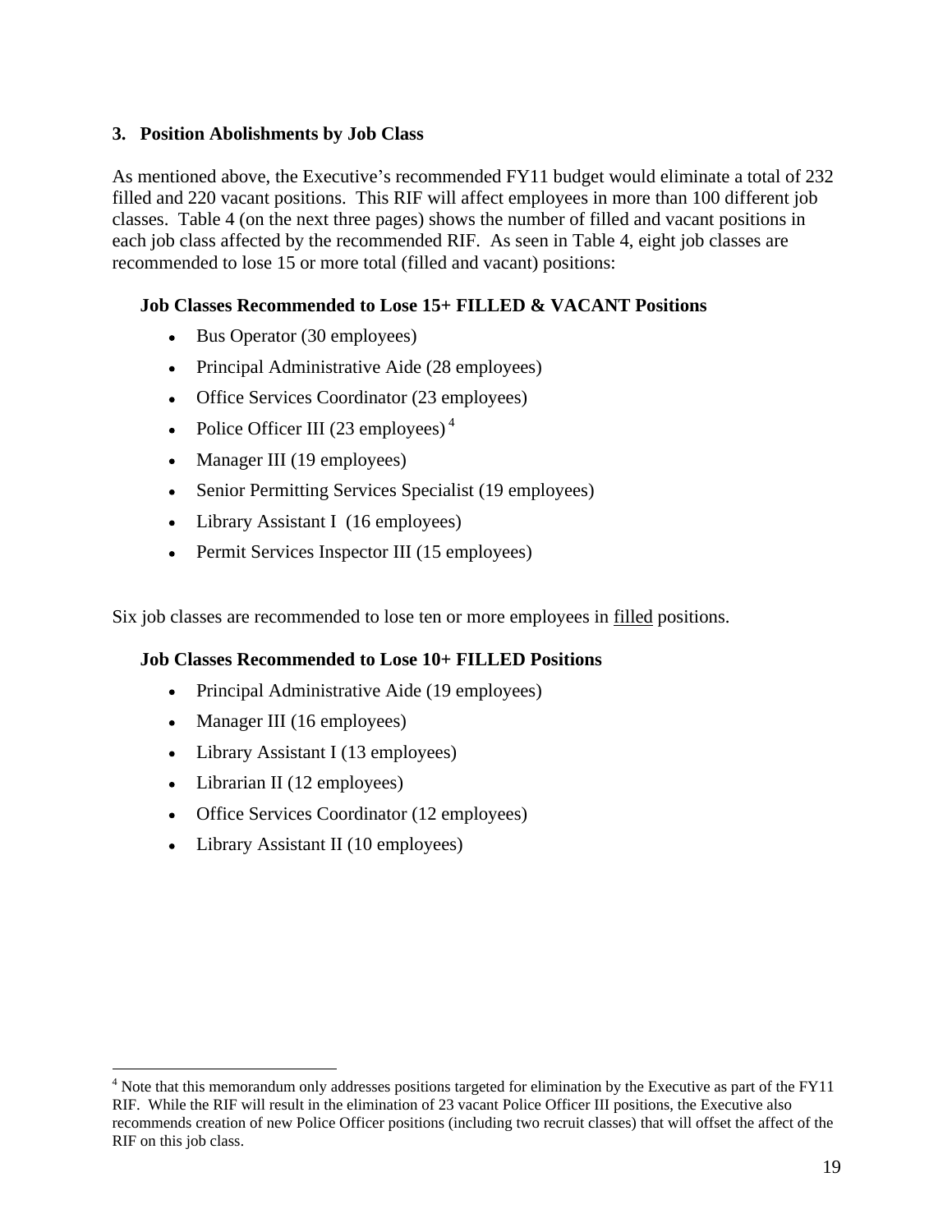| Abandoned Vehicle Code Enforcement Specialist<br>16<br>18<br>Accountant/Auditor I<br>23<br>Accountant/Auditor II<br>$\Omega$<br>$\bigcap$<br>Administrative Aide<br>12<br>Administrative Specialist I<br>18<br>Administrative Specialist II<br>21<br>Administrative Specialist III<br>23<br>$\bigcap$<br>Arborist<br>23<br>$\Omega$<br><b>Assistant County Attorney III</b><br>32<br>$\Omega$<br>Behavioral Health Associate Counselor<br>20<br>$\bigcap$<br>$\bigcap$<br><b>Building Services Inspector</b><br>12<br>$\overline{ }$<br>$\Omega$<br>25<br>30<br><b>Bus Operator</b><br>15<br>17<br>$\Omega$<br>Carpenter II<br>18<br>$\Omega$<br>$\gamma$<br><b>Client Assistance Specialist</b><br>20<br>$\Omega$<br>Community Health Nurse II<br>23<br>$\bigcap$<br>Communications Equipment Technician II<br>20<br>$\bigcap$<br>Community Outreach Manager<br>28<br>Conservation Corps Assistant Crew Leader<br>S <sub>3</sub><br>Conservation/Services Corps Crew Trainer<br>18<br>Correctional Officer I<br>C <sub>3</sub><br>2<br>2<br>Correctional Officer III<br>C <sub>5</sub><br>$\bigcap$<br>11<br>Correctional Supervisor<br>C6<br>$\Omega$<br>Correctional Unit Commander<br>C2<br>$\Omega$<br>Correction Records Tech<br>17<br>22<br>Correctional Specialist II<br>$\bigcap$<br>25<br>$\overline{0}$<br>26<br>$\overline{0}$<br>Data Entry Operator<br>10<br>$\Omega$<br>Environmental Health Specialist III<br>24<br>2<br>Executive Administrative Aide<br>17<br>$\bigcap$<br>$\overline{3}$<br><b>B3</b><br>$\mathcal{R}$<br>$\overline{3}$<br>Fire/Rescue Lieutenant<br>B1<br>Firefighter/Rescuer III<br>F3<br>14<br>14 | <b>Job Class</b>        | Grade | <b>Filled</b><br><b>Positions</b> | <b>Vacant</b><br><b>Positions</b> | <b>Total</b><br><b>Positions</b> |
|------------------------------------------------------------------------------------------------------------------------------------------------------------------------------------------------------------------------------------------------------------------------------------------------------------------------------------------------------------------------------------------------------------------------------------------------------------------------------------------------------------------------------------------------------------------------------------------------------------------------------------------------------------------------------------------------------------------------------------------------------------------------------------------------------------------------------------------------------------------------------------------------------------------------------------------------------------------------------------------------------------------------------------------------------------------------------------------------------------------------------------------------------------------------------------------------------------------------------------------------------------------------------------------------------------------------------------------------------------------------------------------------------------------------------------------------------------------------------------------------------------------------------------------------------------------------------------------------------------------------------------------|-------------------------|-------|-----------------------------------|-----------------------------------|----------------------------------|
|                                                                                                                                                                                                                                                                                                                                                                                                                                                                                                                                                                                                                                                                                                                                                                                                                                                                                                                                                                                                                                                                                                                                                                                                                                                                                                                                                                                                                                                                                                                                                                                                                                          |                         |       |                                   |                                   |                                  |
|                                                                                                                                                                                                                                                                                                                                                                                                                                                                                                                                                                                                                                                                                                                                                                                                                                                                                                                                                                                                                                                                                                                                                                                                                                                                                                                                                                                                                                                                                                                                                                                                                                          |                         |       |                                   |                                   |                                  |
|                                                                                                                                                                                                                                                                                                                                                                                                                                                                                                                                                                                                                                                                                                                                                                                                                                                                                                                                                                                                                                                                                                                                                                                                                                                                                                                                                                                                                                                                                                                                                                                                                                          |                         |       |                                   |                                   |                                  |
|                                                                                                                                                                                                                                                                                                                                                                                                                                                                                                                                                                                                                                                                                                                                                                                                                                                                                                                                                                                                                                                                                                                                                                                                                                                                                                                                                                                                                                                                                                                                                                                                                                          |                         |       |                                   |                                   |                                  |
|                                                                                                                                                                                                                                                                                                                                                                                                                                                                                                                                                                                                                                                                                                                                                                                                                                                                                                                                                                                                                                                                                                                                                                                                                                                                                                                                                                                                                                                                                                                                                                                                                                          |                         |       |                                   |                                   |                                  |
|                                                                                                                                                                                                                                                                                                                                                                                                                                                                                                                                                                                                                                                                                                                                                                                                                                                                                                                                                                                                                                                                                                                                                                                                                                                                                                                                                                                                                                                                                                                                                                                                                                          |                         |       |                                   |                                   |                                  |
|                                                                                                                                                                                                                                                                                                                                                                                                                                                                                                                                                                                                                                                                                                                                                                                                                                                                                                                                                                                                                                                                                                                                                                                                                                                                                                                                                                                                                                                                                                                                                                                                                                          |                         |       |                                   |                                   |                                  |
|                                                                                                                                                                                                                                                                                                                                                                                                                                                                                                                                                                                                                                                                                                                                                                                                                                                                                                                                                                                                                                                                                                                                                                                                                                                                                                                                                                                                                                                                                                                                                                                                                                          |                         |       |                                   |                                   |                                  |
|                                                                                                                                                                                                                                                                                                                                                                                                                                                                                                                                                                                                                                                                                                                                                                                                                                                                                                                                                                                                                                                                                                                                                                                                                                                                                                                                                                                                                                                                                                                                                                                                                                          |                         |       |                                   |                                   |                                  |
|                                                                                                                                                                                                                                                                                                                                                                                                                                                                                                                                                                                                                                                                                                                                                                                                                                                                                                                                                                                                                                                                                                                                                                                                                                                                                                                                                                                                                                                                                                                                                                                                                                          |                         |       |                                   |                                   |                                  |
|                                                                                                                                                                                                                                                                                                                                                                                                                                                                                                                                                                                                                                                                                                                                                                                                                                                                                                                                                                                                                                                                                                                                                                                                                                                                                                                                                                                                                                                                                                                                                                                                                                          |                         |       |                                   |                                   |                                  |
| Carpenter I                                                                                                                                                                                                                                                                                                                                                                                                                                                                                                                                                                                                                                                                                                                                                                                                                                                                                                                                                                                                                                                                                                                                                                                                                                                                                                                                                                                                                                                                                                                                                                                                                              |                         |       |                                   |                                   |                                  |
|                                                                                                                                                                                                                                                                                                                                                                                                                                                                                                                                                                                                                                                                                                                                                                                                                                                                                                                                                                                                                                                                                                                                                                                                                                                                                                                                                                                                                                                                                                                                                                                                                                          |                         |       |                                   |                                   |                                  |
|                                                                                                                                                                                                                                                                                                                                                                                                                                                                                                                                                                                                                                                                                                                                                                                                                                                                                                                                                                                                                                                                                                                                                                                                                                                                                                                                                                                                                                                                                                                                                                                                                                          |                         |       |                                   |                                   |                                  |
|                                                                                                                                                                                                                                                                                                                                                                                                                                                                                                                                                                                                                                                                                                                                                                                                                                                                                                                                                                                                                                                                                                                                                                                                                                                                                                                                                                                                                                                                                                                                                                                                                                          |                         |       |                                   |                                   |                                  |
| Correctional Specialist IV<br>Correctional Specialist V<br>Fire/Rescue Battalion Chief                                                                                                                                                                                                                                                                                                                                                                                                                                                                                                                                                                                                                                                                                                                                                                                                                                                                                                                                                                                                                                                                                                                                                                                                                                                                                                                                                                                                                                                                                                                                                   |                         |       |                                   |                                   |                                  |
|                                                                                                                                                                                                                                                                                                                                                                                                                                                                                                                                                                                                                                                                                                                                                                                                                                                                                                                                                                                                                                                                                                                                                                                                                                                                                                                                                                                                                                                                                                                                                                                                                                          |                         |       |                                   |                                   |                                  |
|                                                                                                                                                                                                                                                                                                                                                                                                                                                                                                                                                                                                                                                                                                                                                                                                                                                                                                                                                                                                                                                                                                                                                                                                                                                                                                                                                                                                                                                                                                                                                                                                                                          |                         |       |                                   |                                   |                                  |
|                                                                                                                                                                                                                                                                                                                                                                                                                                                                                                                                                                                                                                                                                                                                                                                                                                                                                                                                                                                                                                                                                                                                                                                                                                                                                                                                                                                                                                                                                                                                                                                                                                          |                         |       |                                   |                                   |                                  |
|                                                                                                                                                                                                                                                                                                                                                                                                                                                                                                                                                                                                                                                                                                                                                                                                                                                                                                                                                                                                                                                                                                                                                                                                                                                                                                                                                                                                                                                                                                                                                                                                                                          |                         |       |                                   |                                   |                                  |
|                                                                                                                                                                                                                                                                                                                                                                                                                                                                                                                                                                                                                                                                                                                                                                                                                                                                                                                                                                                                                                                                                                                                                                                                                                                                                                                                                                                                                                                                                                                                                                                                                                          |                         |       |                                   |                                   |                                  |
|                                                                                                                                                                                                                                                                                                                                                                                                                                                                                                                                                                                                                                                                                                                                                                                                                                                                                                                                                                                                                                                                                                                                                                                                                                                                                                                                                                                                                                                                                                                                                                                                                                          |                         |       |                                   |                                   |                                  |
|                                                                                                                                                                                                                                                                                                                                                                                                                                                                                                                                                                                                                                                                                                                                                                                                                                                                                                                                                                                                                                                                                                                                                                                                                                                                                                                                                                                                                                                                                                                                                                                                                                          |                         |       |                                   |                                   |                                  |
|                                                                                                                                                                                                                                                                                                                                                                                                                                                                                                                                                                                                                                                                                                                                                                                                                                                                                                                                                                                                                                                                                                                                                                                                                                                                                                                                                                                                                                                                                                                                                                                                                                          |                         |       |                                   |                                   |                                  |
|                                                                                                                                                                                                                                                                                                                                                                                                                                                                                                                                                                                                                                                                                                                                                                                                                                                                                                                                                                                                                                                                                                                                                                                                                                                                                                                                                                                                                                                                                                                                                                                                                                          |                         |       |                                   |                                   |                                  |
|                                                                                                                                                                                                                                                                                                                                                                                                                                                                                                                                                                                                                                                                                                                                                                                                                                                                                                                                                                                                                                                                                                                                                                                                                                                                                                                                                                                                                                                                                                                                                                                                                                          |                         |       |                                   |                                   |                                  |
|                                                                                                                                                                                                                                                                                                                                                                                                                                                                                                                                                                                                                                                                                                                                                                                                                                                                                                                                                                                                                                                                                                                                                                                                                                                                                                                                                                                                                                                                                                                                                                                                                                          |                         |       |                                   |                                   |                                  |
|                                                                                                                                                                                                                                                                                                                                                                                                                                                                                                                                                                                                                                                                                                                                                                                                                                                                                                                                                                                                                                                                                                                                                                                                                                                                                                                                                                                                                                                                                                                                                                                                                                          |                         |       |                                   |                                   |                                  |
|                                                                                                                                                                                                                                                                                                                                                                                                                                                                                                                                                                                                                                                                                                                                                                                                                                                                                                                                                                                                                                                                                                                                                                                                                                                                                                                                                                                                                                                                                                                                                                                                                                          |                         |       |                                   |                                   |                                  |
|                                                                                                                                                                                                                                                                                                                                                                                                                                                                                                                                                                                                                                                                                                                                                                                                                                                                                                                                                                                                                                                                                                                                                                                                                                                                                                                                                                                                                                                                                                                                                                                                                                          |                         |       |                                   |                                   |                                  |
|                                                                                                                                                                                                                                                                                                                                                                                                                                                                                                                                                                                                                                                                                                                                                                                                                                                                                                                                                                                                                                                                                                                                                                                                                                                                                                                                                                                                                                                                                                                                                                                                                                          |                         |       |                                   |                                   |                                  |
|                                                                                                                                                                                                                                                                                                                                                                                                                                                                                                                                                                                                                                                                                                                                                                                                                                                                                                                                                                                                                                                                                                                                                                                                                                                                                                                                                                                                                                                                                                                                                                                                                                          |                         |       |                                   |                                   |                                  |
|                                                                                                                                                                                                                                                                                                                                                                                                                                                                                                                                                                                                                                                                                                                                                                                                                                                                                                                                                                                                                                                                                                                                                                                                                                                                                                                                                                                                                                                                                                                                                                                                                                          |                         |       |                                   |                                   |                                  |
|                                                                                                                                                                                                                                                                                                                                                                                                                                                                                                                                                                                                                                                                                                                                                                                                                                                                                                                                                                                                                                                                                                                                                                                                                                                                                                                                                                                                                                                                                                                                                                                                                                          |                         |       |                                   |                                   |                                  |
|                                                                                                                                                                                                                                                                                                                                                                                                                                                                                                                                                                                                                                                                                                                                                                                                                                                                                                                                                                                                                                                                                                                                                                                                                                                                                                                                                                                                                                                                                                                                                                                                                                          | <b>Fiscal Assistant</b> | 16    |                                   | $\Omega$                          | $\mathcal{E}$                    |

# **Table 4: Filled and Vacant Positions Recommended for Abolishment By Job Class and Grade Range**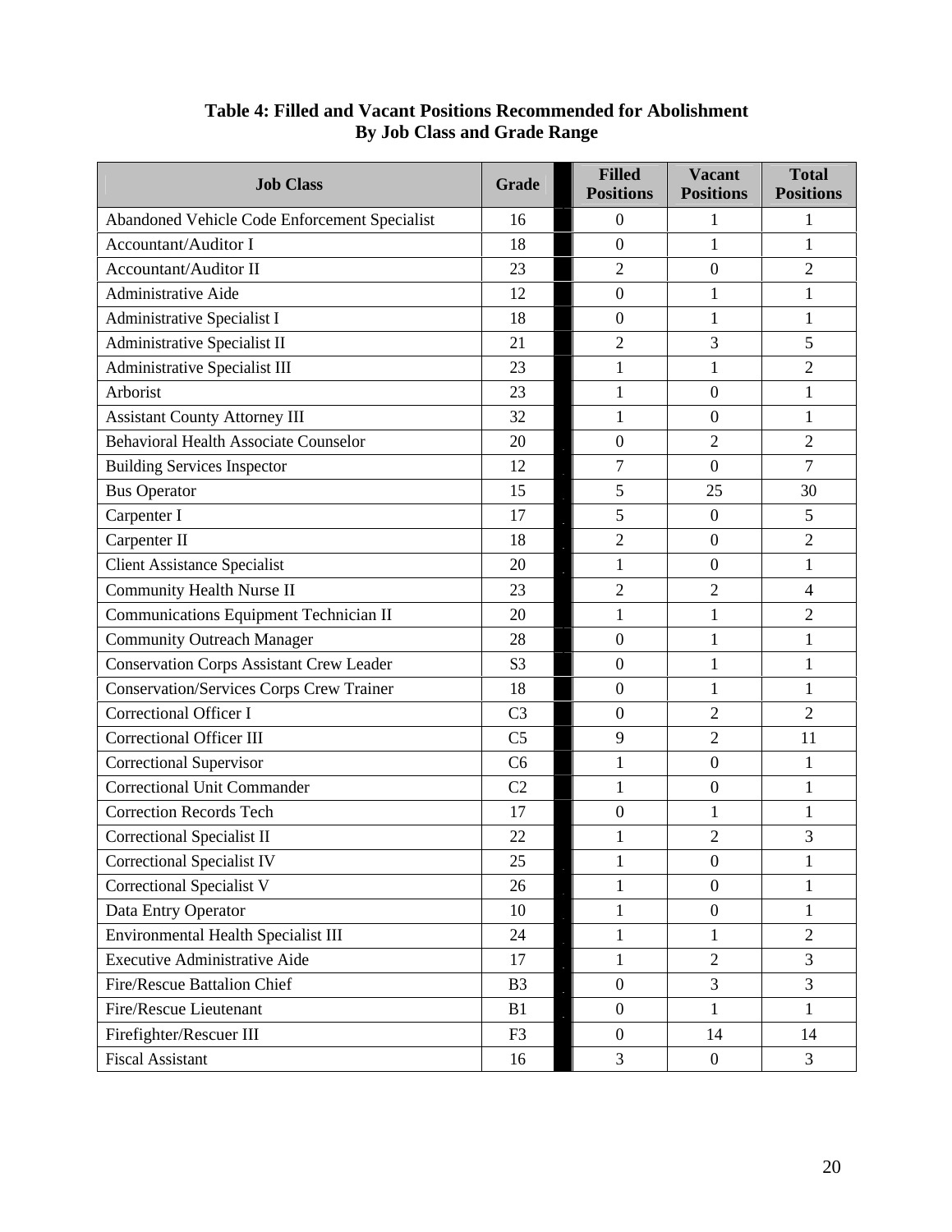| <b>Job Class</b>                        | Grade          | <b>Filled</b><br><b>Positions</b> | <b>Vacant</b><br><b>Positions</b> | <b>Total</b><br><b>Positions</b> |
|-----------------------------------------|----------------|-----------------------------------|-----------------------------------|----------------------------------|
| Highway Inspector II                    | 22             |                                   | $\Omega$                          |                                  |
| Human Resource Specialist III           | 25             | $\Omega$                          |                                   | $\mathbf{r}$                     |
| Income Assistance Program Specialist II | $20\,$         |                                   |                                   |                                  |
| Information Technology Project Manager  | 40             |                                   |                                   |                                  |
| Information Technology Specialist I     | 20             |                                   |                                   | $\gamma$                         |
| Information Technology Specialist III   | 26             |                                   | $\theta$                          | $\mathbf{r}$                     |
| Information Technology Technician I     | 14             | $\gamma$                          |                                   | $\mathcal{R}$                    |
| Investigator III                        | 25             | $\mathcal{D}$                     |                                   | $\mathcal{R}$                    |
| Laboratory Assistant                    | 14             |                                   |                                   |                                  |
| Legislative Analyst II                  | 26             |                                   |                                   |                                  |
| Legislative Senior Aide I               | 18             |                                   | 2                                 | $\gamma$                         |
| Librarian I                             | 21             |                                   |                                   | 10                               |
| Librarian II                            | 24             | 12                                | $\overline{0}$                    | 12                               |
| Library Aide                            | 8              |                                   |                                   | 5 <sup>5</sup>                   |
| Library Assistant I                     | 13             | 13                                | $\mathbf{c}$                      | 16                               |
| Library Assistant II                    | 16             | 10                                |                                   | 11                               |
| Library Associate II                    | 21             |                                   |                                   | 5 <sup>5</sup>                   |
| <b>Library Assistant Supervisor</b>     | 20             |                                   |                                   | 2                                |
| Library Desk Assistant                  | 12             |                                   | $\gamma$                          | $\gamma$                         |
| Library Technician                      | 13             |                                   |                                   |                                  |
| Liquor Store Assistant Manager          | 18             | $\Omega$                          | $\gamma$                          | $\gamma$                         |
| Liquor Store Clerk I                    | 12             |                                   | $\mathcal{R}$                     | $\mathcal{L}$                    |
| Liquor Store Manager                    | 21             |                                   | $\Omega$                          |                                  |
| Mail Clerk                              | 11             |                                   | $\theta$                          |                                  |
| Manager II                              | M <sub>2</sub> | $\Omega$                          |                                   | $\mathcal{R}$                    |
| Manager III                             | M3             | 16                                |                                   | 19                               |
| Master Firefighter/Rescuer              | F4             | $\overline{0}$                    | $\mathfrak{Z}$                    | $\mathbf{3}$                     |
| Master Police Officer                   | P5             |                                   |                                   |                                  |
| Medical Doctor III - Physician          | H3             |                                   | $\Omega$                          |                                  |
| Management and Budget Specialist III    | 25             |                                   | $\Omega$                          |                                  |
| <b>Occupational Therapist</b>           | 23             |                                   |                                   |                                  |
| Office Clerk                            | $\sim$         |                                   | $\Omega$                          |                                  |
| Office Services Coordinator             | 16             | 12                                | 11                                | 23                               |
| Permit Services Inspector III           | 23             |                                   | 8                                 | 15                               |
| Permit Technician III                   | 19             | $\overline{2}$                    | 2                                 |                                  |
| Planning Specialist II                  | 21             |                                   |                                   |                                  |

# **Table 4: Filled and Vacant Positions Recommended for Abolishment By Job Class and Grade Range (continued)**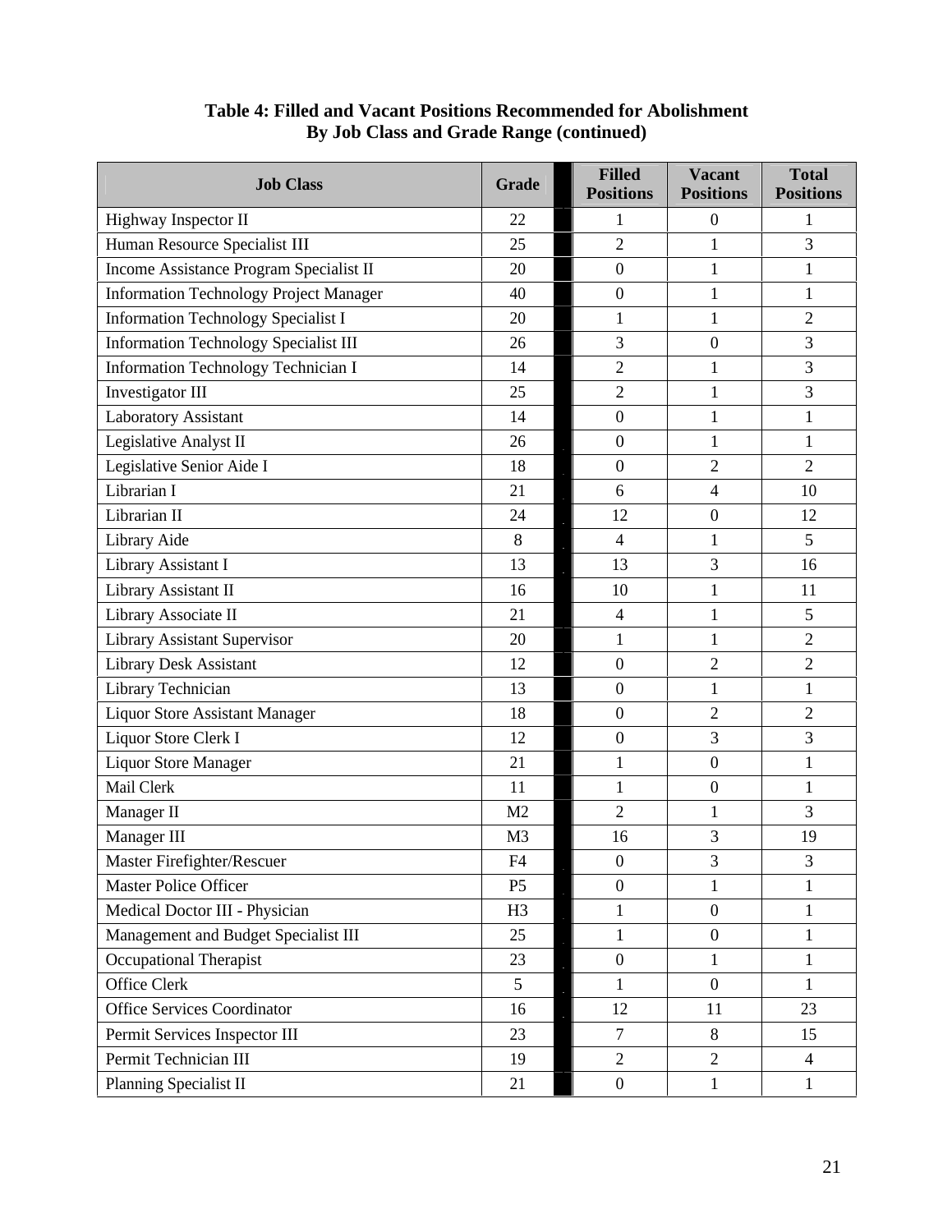| <b>Job Class</b>                                 | Grade         | <b>Filled</b><br><b>Positions</b> | Vacant<br><b>Positions</b> | <b>Total</b><br><b>Positions</b> |
|--------------------------------------------------|---------------|-----------------------------------|----------------------------|----------------------------------|
| Planning Specialist III                          | 23            |                                   | $\theta$                   |                                  |
| Police Officer III                               | P4            | $\overline{0}$                    | 23                         | 23                               |
| Police Sergeant                                  | A1            | $\overline{0}$                    |                            |                                  |
| Police Services Assistant                        | 16            | $\Omega$                          |                            |                                  |
| Principal Administrative Aide                    | 13            | 19                                | $\Omega$                   | 28                               |
| Printing Technician III                          | 16            |                                   | $\Omega$                   |                                  |
| Program Manager I                                | 23            | $\Delta$                          | $\Omega$                   | $\overline{4}$                   |
| Program Specialist I                             | 18            |                                   | $\bigcap$                  |                                  |
| Program Specialist II                            | 21            | $\gamma$                          |                            |                                  |
| <b>Psychological Nurse Clinical Specialist</b>   | 25            | $\overline{0}$                    |                            |                                  |
| Public Administration Intern                     | 16            |                                   | $\overline{ }$             |                                  |
| Public Services Worker II                        | $\Omega$      | $\Omega$                          |                            |                                  |
| <b>Recreation Coordinator</b>                    | 18            | $\Omega$                          | $\bigcap$                  | 11                               |
| Recreation Specialist                            | 21            | 6                                 | $\leq$                     | 11                               |
| <b>Resource Conservationist</b>                  | 23            |                                   | $\Omega$                   |                                  |
| Senior Engineer                                  | 27            | $\overline{2}$                    |                            | $\mathcal{L}$                    |
| Senior Executive Administrative Aide             | 18            |                                   |                            | $\gamma$                         |
| Social Worker III                                | 24            | $\Omega$                          | $\bigcap$                  | $\gamma$                         |
| Social Worker IV                                 | 25            | $\Omega$                          |                            |                                  |
| Senior Business Development Specialist           | 27            |                                   | $\gamma$                   | $\mathbf{r}$                     |
| Senior Financial Specialist                      | 25            |                                   | $\Omega$                   |                                  |
| Senior Information Technology Specialist         | 28            | $\leq$                            |                            | 10                               |
| Senior Librarian                                 | 25            | 2                                 |                            | $\mathcal{R}$                    |
| Senior Management and Budget Specialist          | 27            | $\overline{0}$                    |                            |                                  |
| Senior Permitting Services Specialist            | 26            | $\leq$                            | 14                         | 19                               |
| Senior Supply Technician                         | 17            | $\Omega$                          | $\Omega$                   | $\bigcap$                        |
| Supervisory Therapist                            | 25            |                                   | $\Omega$                   |                                  |
| Supply Technician I                              | 10            |                                   | $\Omega$                   |                                  |
| Supply Technician III                            | 13            |                                   | $\Omega$                   |                                  |
| Telecommunications Technician                    | 18            |                                   | $\Omega$                   |                                  |
| Therapist II                                     | 24            | $\Omega$                          |                            | -6                               |
| Transportation Emergency Response Patrol Tech II | 15            | 2                                 | $\Omega$                   | 2                                |
| Warehouse Assistant Supervisor                   | 20            |                                   | $\theta$                   |                                  |
| Work Force Leader II                             | 18            |                                   | $\Omega$                   |                                  |
| Work Force Leader III                            | 19            |                                   | $\Omega$                   |                                  |
|                                                  | <b>TOTALS</b> | 232                               | 220                        | 432                              |

## **Table 4: Filled and Vacant Positions Recommended for Abolishment By Job Class and Grade Range (continued)**

Source: OHR and OMB 4/2/10 response to OLO questions on proposed FY11 furlough and RIP plan.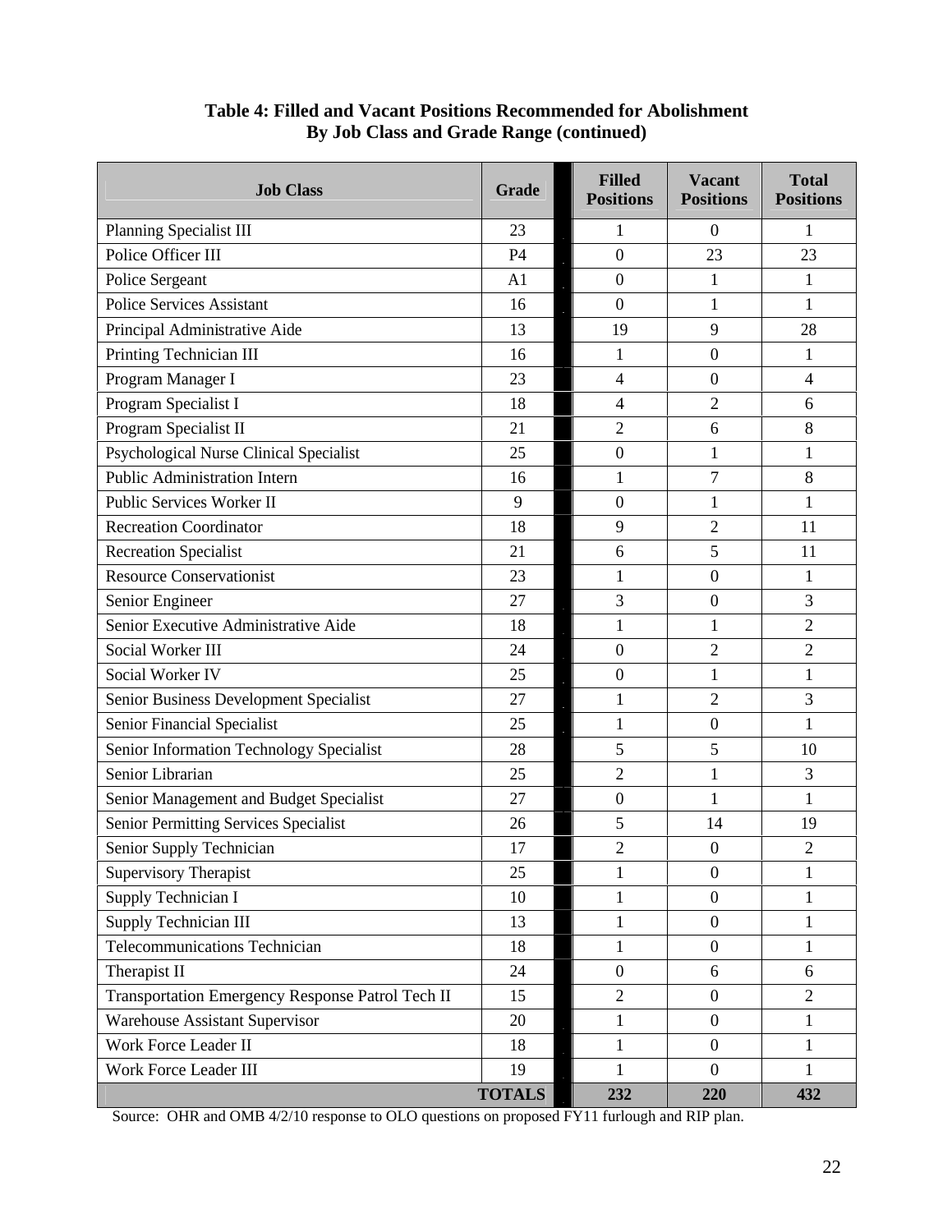## **4. Distribution of Job Abolishments by Salary Grade**

The County Government classifies all merit system positions by a salary grade. Most non-public safety employees are classified by a numeric grade (ranging from Grade 5 to Grade 40).<sup>5</sup> Employees in higher grades earn higher salaries than employees in lower grades.

Composition of Workforce: OHR provided OLO with a distribution of the County Government workforce by salary grade. OLO sorted the workforce into four grade ranges: Grades 5–15; Grades 16-21; Grades  $22-26$ ; and Grades 27 and above.<sup>6</sup>

Represented public safety employees are classified in separate salary grade schedules. Since the Executive recommended no filled FOP and IAFF for abolishment, OLO excluded employees of these two bargaining units from this analysis. The Executive recommended abolishment of some filled MCGEO-represented correctional officer positions. OLO performed a separate review of correctional officer job abolishments (see page © 27).

Exhibit 4 shows the distribution of County Government positions (excluding represented public safety) by grade range. One-third of this workforce is classified in Grades 5 through 15. Positions in Grades 16 through 21 comprise almost another one-third of the workforce. Almost one-quarter of positions are in Grades 22 through 26. Finally, positions in Grades 27 and higher make up about 12 percent of the workforce.





management positions are not classified by numeric grade. For this exercise, OLO included these positions in the Grade 27 and above" category. The category of the category of  $\alpha$  and  $\alpha$  are category.

<sup>&</sup>lt;sup>5</sup> Some employees (appointed officials, Management Leadership Service employees, medical doctors) are classified by an alphabetic/numeric grade. For example, Management Leadership Service employees are classified into grades M3, M2, and M1.<br><sup>6</sup> Appointed officials, members of the Management Leadership Service, medical doctors, and some other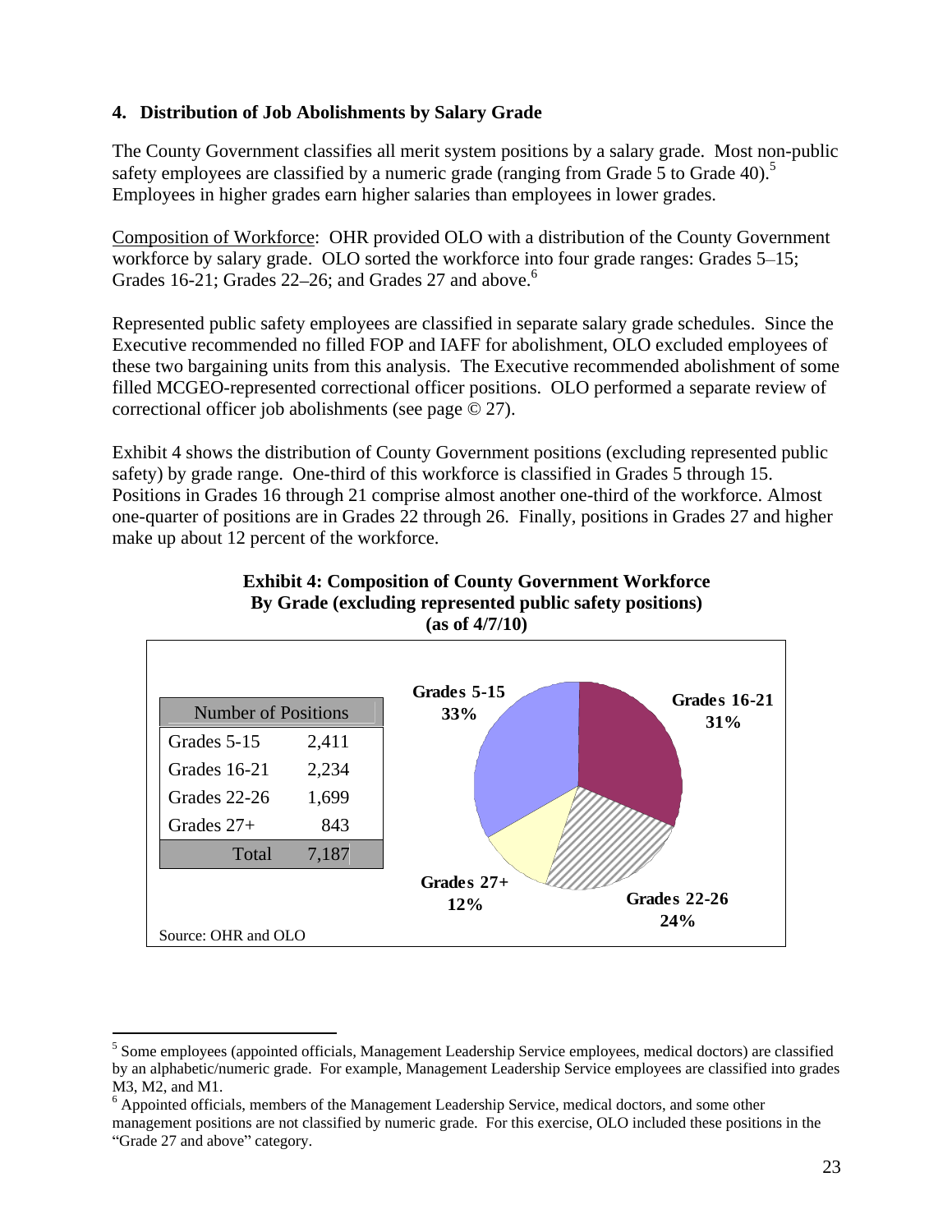Distribution of Position Abolishments: Excluding represented public safety positions, the Executive recommended the abolishment of 390 (both filled and vacant) positions. A comparison of the distribution of recommended position abolishments with the composition of the County Government workforce (excluding represented public safety employees) shows that Executive's budget eliminates Grades 16 to 21 positions in greater proportion to their distribution with the overall workforce. Grades 22 to 26 positions as well as Grade 27 and above positions are recommended for abolishment in near proportion to their distribution in the workforce. The Executive recommends abolishment of Grades 5 to 15 positions in lesser proportion to their workforce distribution.

Exhibit 5 shows this distribution of position abolishments (filled and vacant) by grade.



#### **Exhibit 5: Executive Recommended Position Abolishments FILLED & VACANT Positions by Grade**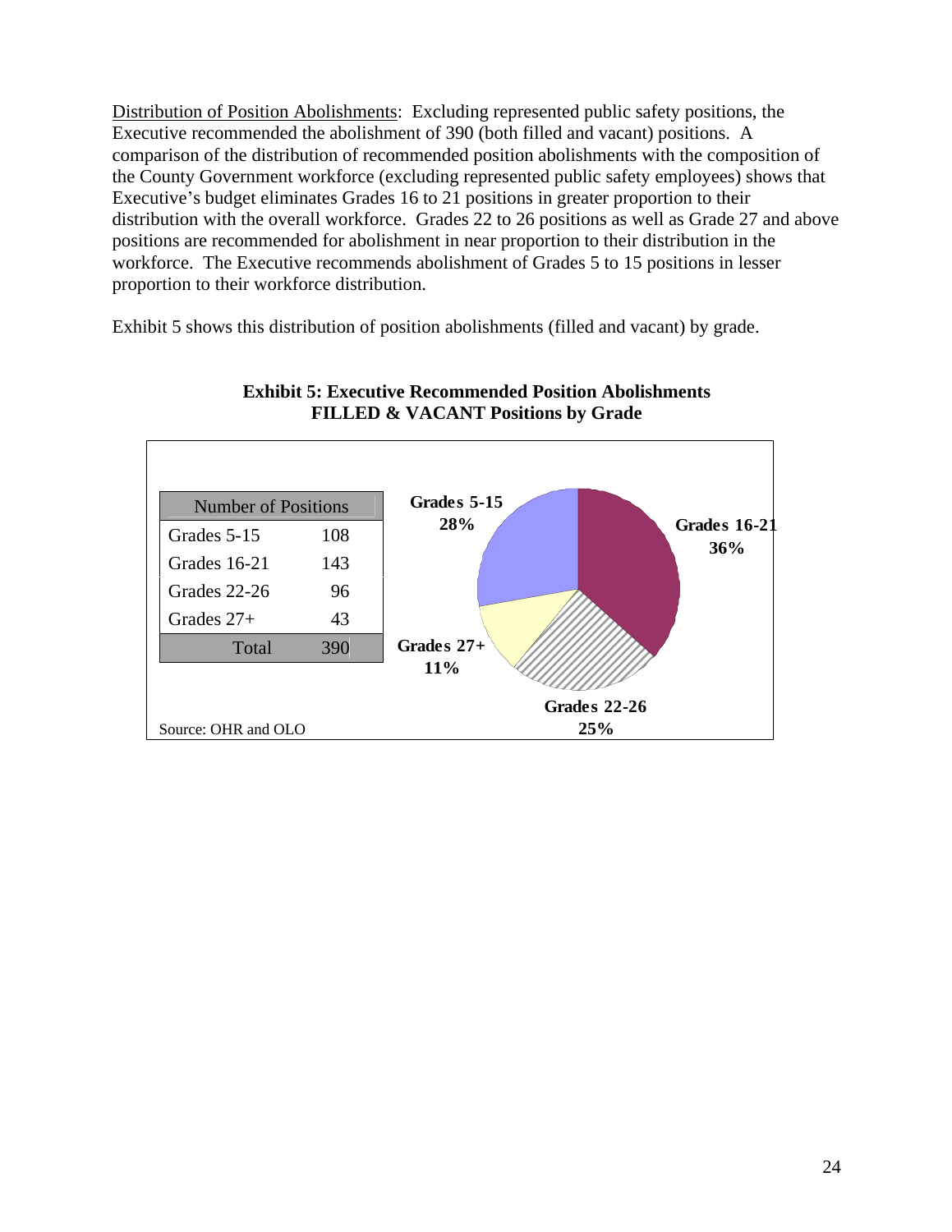Table 5 compares the composition of the workforce with the distribution of filled position abolishments by grade range.

## **Table 5: County Government Workforce Composition (excluding represented public safety employees) and the Distribution of Position Abolishments (FILLED & VACANT) by Grade**

| <b>Grade Range</b>         | <b>Percent of</b><br>Workforce<br>(a) | <b>Percent of Position</b><br><b>Abolishments</b><br>(h) | Ratio*<br>(b) to (a) |
|----------------------------|---------------------------------------|----------------------------------------------------------|----------------------|
| <b>Grades 5 - 15</b>       | 33%                                   | 28%                                                      | 0.85 to 1            |
| <b>Grades 16 - 21</b>      | 31%                                   | 36%                                                      | $1.16$ to 1          |
| <b>Grades 22 - 26</b>      | 24%                                   | 25%                                                      | 1.04 to 1            |
| <b>Grades 27 and above</b> | 12%                                   | 11%                                                      | $0.92$ to 1          |

\*This ratio shows the degree of proportionality between each grade range's share of position abolishments and that grade range's representation in the workforce. A ratio greater than 1 to 1 indicates a higher than proportional share of abolishments; a ratio lower than 1 to 1 shows a lower than proportional share.

Source: OHR and OMB 4/2/10 response to OLO questions on proposed FY11 furlough and RIP plan and OLO.

Distribution of Filled Position Abolishments: The Executive recommends the abolishment of 221 filled positions for FY11 (excluding represented public safety positions). Exhibit 6 shows this distribution of filled position abolishments by grade range.

#### **Exhibit 6 Executive Recommended Position Abolishments FILLED Positions by Grade**

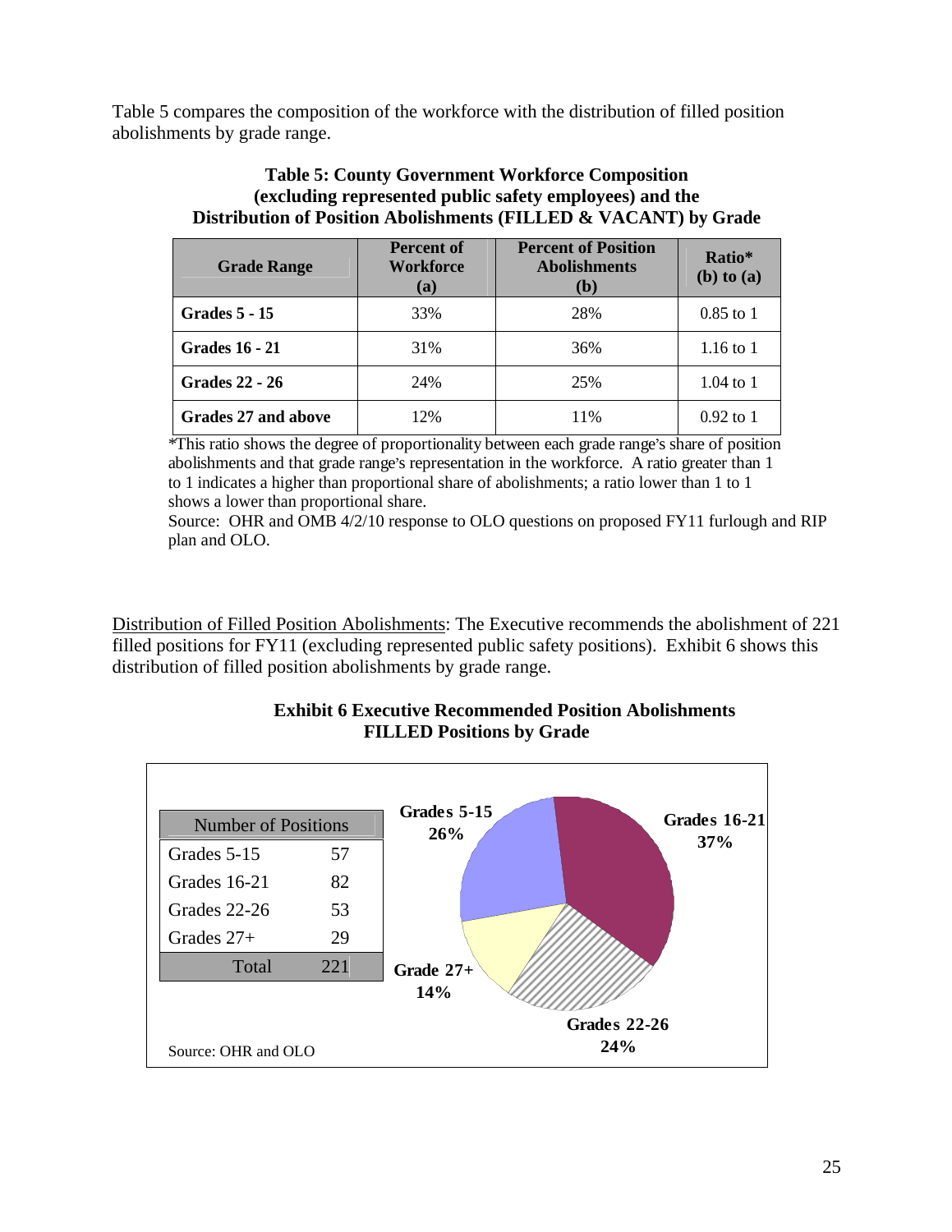A comparison of the distribution of filled position abolishments with the composition of the County Government workforce (excluding represented public safety employees) shows that Executive's budget eliminates Grades 16 to 21 as well as Grade 27 and above filled positions in greater proportion to their distribution with the overall workforce. Grades 22 to 26 filled positions are recommend for abolishment in near proportion to their distribution in the workforce. The Executive recommends abolishment of Grades 5 to 15 filled positions in lesser proportion to their workforce distribution.

Table 6 compares County Government workforce composition with the distribution of filled position abolishments by grade range.

| <b>Grade Range</b>    | <b>Percent of</b><br>Workforce<br>(a) | <b>Percent of Filled Position</b><br><b>Abolishments</b> | Ratio*<br>(b) to (a) |
|-----------------------|---------------------------------------|----------------------------------------------------------|----------------------|
| <b>Grades 5 - 15</b>  | 33%                                   |                                                          | $0.79$ to $1$        |
| <b>Grades 16 - 21</b> | 31%                                   |                                                          | $1.19$ to $1$        |
| <b>Grades 22 - 26</b> | 24%                                   | 240/                                                     | $1.00$ to $1$        |
| Grades 27 and above   | 12%                                   | 14%                                                      | $1.17$ to $1$        |

#### **Table 6: County Government Workforce Composition (excluding represented public safety employees) and the Distribution of FILLED Position Abolishments by Grade**

\*This ratio shows the degree of proportionality between each grade range's share of position abolishments and that grade range's representation in the workforce. A ratio greater than 1 to 1 indicates a higher than proportional share of abolishments; a ratio lower than 1 to 1 shows a lower than proportional share.

Source: OHR and OMB 4/2/10 response to OLO questions on proposed FY11 furlough and RIP plan and OLO.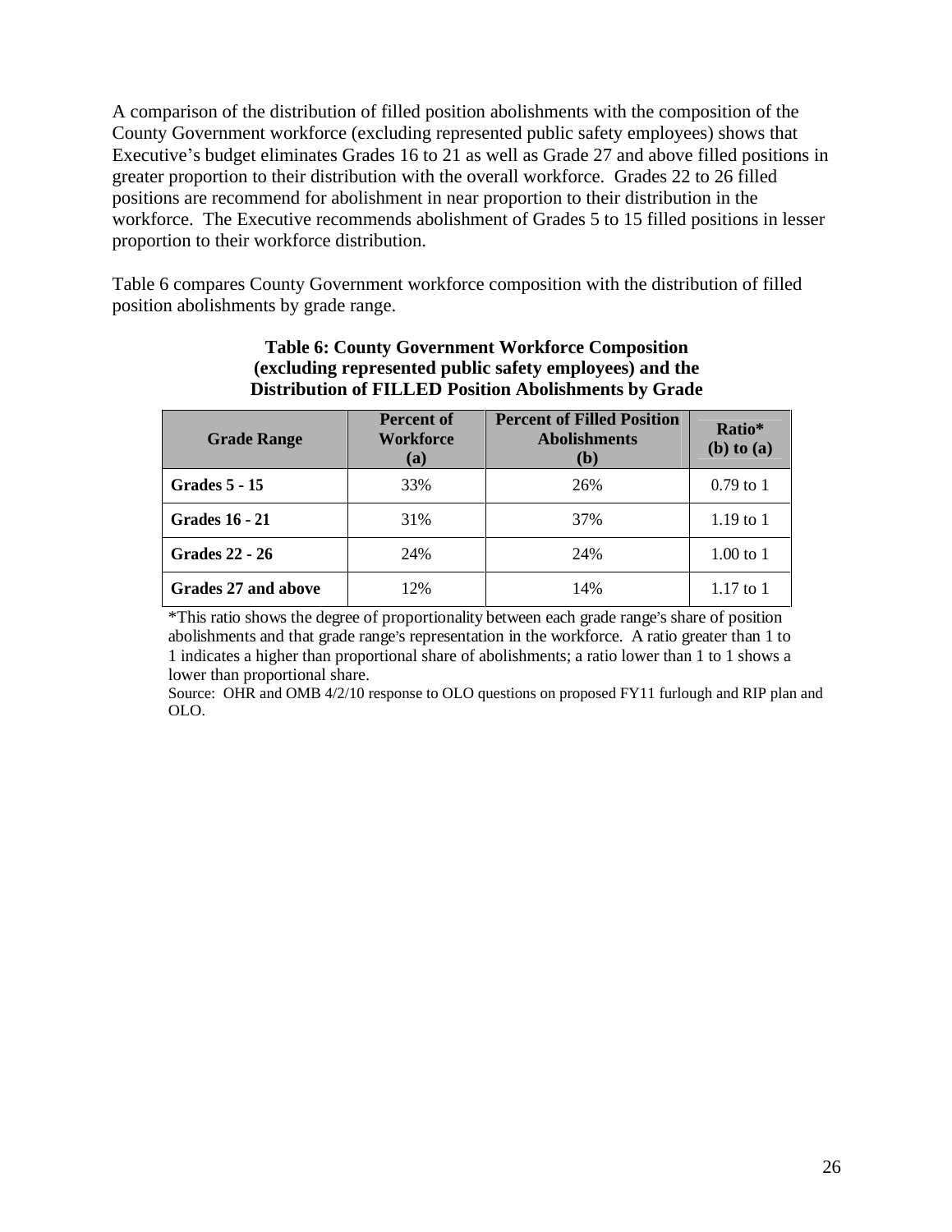Correctional Officers: Correctional Officers in the County s Department of Correction and Rehabilitation are classified into six job classes. Correctional Officers I, II, and III as well as Correctional Supervisors are represented by MCGEO. Correctional Shift and Unit Commanders are not represented by a bargaining unit. Table 7 shows the distribution of Correctional Officers by grade.

| <b>Job Class</b>                    | <b>Example 3</b> Bargaining Positions Total |                    |         |
|-------------------------------------|---------------------------------------------|--------------------|---------|
| Correctional Officer I              | <b>MCGEO</b>                                |                    | 3%      |
| Correctional Officer II             | <b>MCGEO</b>                                | 71<br>$\mathbf{1}$ | 23%     |
| Correctional Officer III            | MCGEO                                       | 160                | 52%     |
| <b>Correctional Supervisor</b>      | MCGEO                                       | 45                 | 15%     |
| <b>Correctional Shift Commander</b> | Non-Rep.                                    | 20                 | 6%      |
| <b>Correctional Unit Commander</b>  | Non-Rep.                                    |                    | 1%      |
| <b>TOTALS</b>                       |                                             | 309                | $100\%$ |

**Table 7: Composition of the Correctional Officer Workforce by Grade (as of 4/7/10)**

Source: OHR and OMB 4/2/10 response to OLO questions on proposed FY11 furlough and RIP plan and OLO.

For FY11, the Executive recommends the abolishment of 15 correctional office positions. Eleven of the 15 recommended abolishments currently are filled positions. Table 8 shows the distribution of recommended Correctional Officer position abolishments by grade.

| <b>Job Class</b>             |         | Total Position % of Total Filled Position % of Abolishments 4.6 abolishments 8.6 abolishments 8.6 abolishments 8.6 abolishments 8.6 abolishments 8.6 abolishments 8.6 abolishments 8.6 abolishments 8.6 abolishments 8.6 aboli |         |
|------------------------------|---------|--------------------------------------------------------------------------------------------------------------------------------------------------------------------------------------------------------------------------------|---------|
| Correctional Officer I       |         |                                                                                                                                                                                                                                | $0\%$   |
| Correctional Officer II      | $U\%$   |                                                                                                                                                                                                                                | $0\%$   |
| Correctional Officer III     | 720     |                                                                                                                                                                                                                                | 82%     |
| Correctional Supervisor      | $1\%$   |                                                                                                                                                                                                                                | 9%      |
| Correctional Shift Commander | $0\%$   |                                                                                                                                                                                                                                | $0\%$   |
| Correctional Unit Commander  | 7%      |                                                                                                                                                                                                                                | 9%      |
| <b>TOTAL</b>                 | $100\%$ |                                                                                                                                                                                                                                | $100\%$ |

**Table 8: Executive Recommended Correctional Officer Position Abolishments by Grade**

Source: OHR and OMB 4/2/10 response to OLO questions on proposed FY11 furlough and RIP plan and OLO.

The data show that MCGEO represents 93% of Correctional Officers. Represented positions comprise 93% of all recommended position abolishments and 91% of recommended filled position abolishments.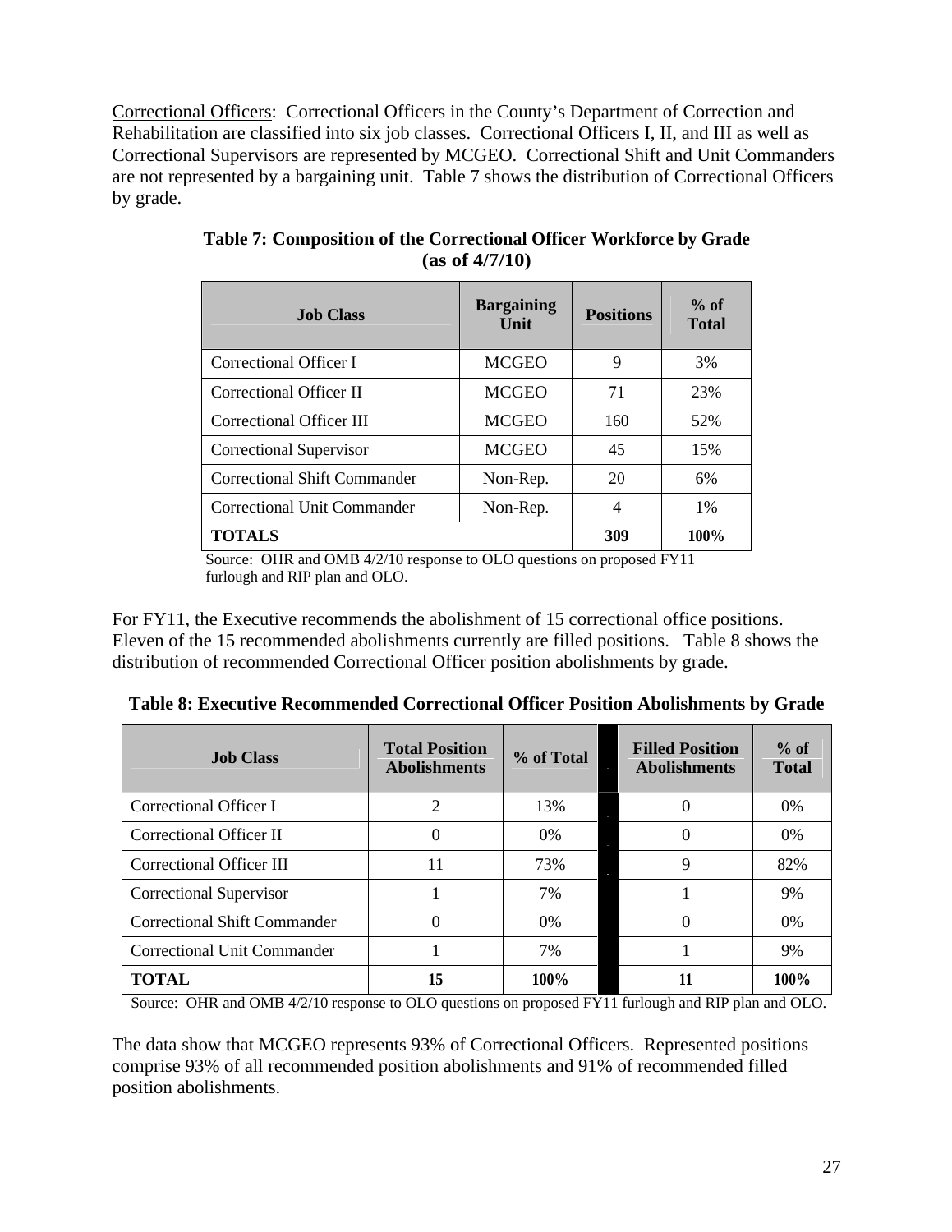# **C. The RIF Process**

The County Government Personnel Regulations (Section 30) and Administrative Procedure 4-19 establish a process for implementing a reduction-in-force (RIF).

# **1. Employee Notification**

Section 30 of the Personnel Regulations requires that the Director of the Office of Human Resources (OHR) send a notice of intent informing employees in job classes affected by the RIF that their employment may be terminated. The notice of intent must also notify affected employees that they are entitled to priority consideration for vacant positions (see below).<br>OHR plans to send notices of intent to affected employees by April 15.<br>Final implementation of the RIF will take effect after the

Government operating budget in late May. Following final Council action on the budget, OHR will send notification of termination to employees. The Personnel Regulations require OHR to give at least 30 calendar days written notice to an employee whose employment will be terminated.

# **2. Managing the RIF**

If the number of vacant positions in the affected job class is fewer than the number of position abolishments, then all employees in affected job classes in the same department as the abolished position(s) will receive a notice of intent for the impending RIF. OHR will employ several

strategies to minimize the number of current merit system employees subject to layoffs.<br>DSR and RIP: The Executive plans to offer Discontinued Service Retirements and Retirement Incentive Program benefits to encourage eligible employees in RIF affected job classes<sup>7</sup> to to voluntarily leave their positions. A description of the Discontinued Service Retirements (DSR) and Retirement Incentive Program (RIP) begins on page © 31. If abolishment of filled positions remains necessary after completion of the DSR and RIP process, OHR will begin the alternative placement and termination process.

Alternative Placement: OHR has begun work to place employees subject to the RIF into vacant positions that are funded for FY11. OHR maintains a list of currently vacant positions and will attempt to identify qualified RIF affected employees for transfer into funded vacant positions. The transfer of employees into vacant positions reduces the need to resort to layoffs. Last year, OHR was extremely successful in this effort finding alternative placement for nearly all of the 234 filled positions affected by the FY10 RIF.

Termination: The County Government first will terminate probationary employees in affected job classes across all departments. Probationary employees are not part of the County s merit system. This action will vacate positions for merit system employees who are subject to the RIF. If additional position abolishments remain necessary, then OHR will begin the job termination

process. Seniority will be the primary basis for selecting which employees will be terminated.

<sup>&</sup>lt;sup>7</sup> Affected job classes include all job classes in the occupational series at or below the budget level.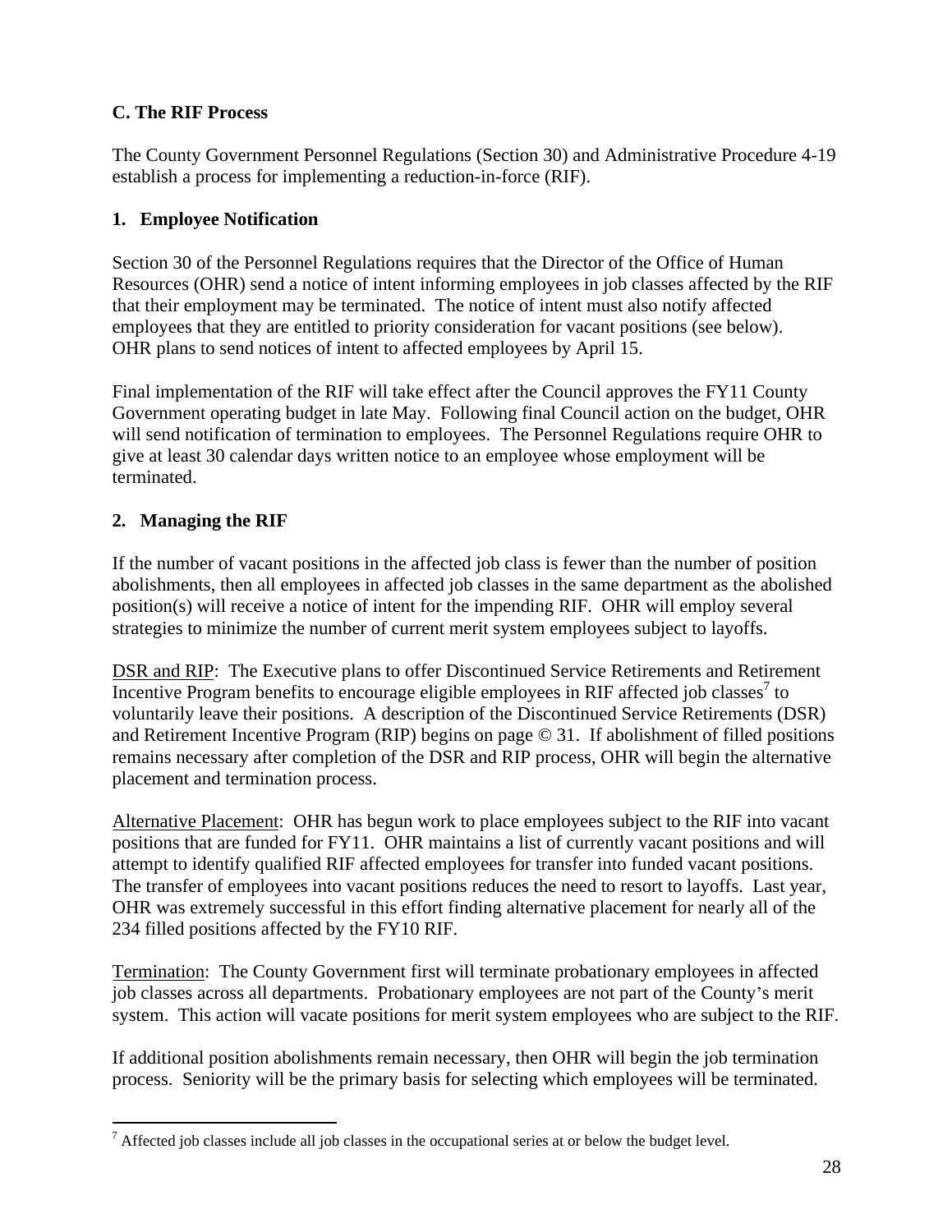For the purpose of the RIF, seniority means years of credited service with the County Government. Employees with the fewest years of credited service will be subject to termination. As detailed in Chapter 30 of the Personnel Regulations, a department director may also take into consideration employee performance and service needs in determining which employees will be terminated.

OHR plans to send final RIF notices to employees by the end of May. Termination of employment for these employees will take effect on July 2.

Priority Consideration: OHR has begun efforts to place affected employees in vacant positions. OHR will create a priority eligibility list consisting of RIF affected employees for vacant positions. Employees in a RIF affected class receive priority consideration for vacant positions at or below their current grade for which they meet the minimum qualifications. If more than one RIF affected employee applies for a vacant position, the hiring department may select the RIF affected employee deemed best qualified for the position. An employee has a right to priority placement for two years after termination or demotion.

Leave Without Pay Option: An employee who is subject to termination as a result of a RIF must be given an option to be placed on leave without pay for up to one year in lieu of termination.

#### **3. Severance Payments**

Chapter 33 of the County Code requires the County to provide a severance payment to certain County Government employees who lose their jobs through administrative action. As detailed in Executive Regulation 16-09, employees who are members of either the Retirement Savings Plan or the Guaranteed Retirement Income Plan<sup>8</sup> and have worked for the County for at least one year are eligible for a severance payment upon non-voluntary termination of employment.

Through the severance benefit, the County will pay the employee's salary for a specified amount of time after termination. The duration of post-employment salary payments is a function of the number of years the terminated employee had worked for the County Government.

| <b>Years of Service</b> | <b>Weeks of Severance Pay</b> |
|-------------------------|-------------------------------|
| over 1 to 5             |                               |
| over 5 to 7             |                               |
| over 7 to 9             |                               |
| over 9                  | $\overline{1}$                |

**Table 9: Weeks of Severance Pay by Years of Service**

Source: OHR and OMB Source of the Source of the Source: OHR and OMB

<sup>&</sup>lt;sup>8</sup> Merit system employees hired since October 1, 1994 participate in the Retirement Savings Plan or the Guaranteed Retirement Income Plan.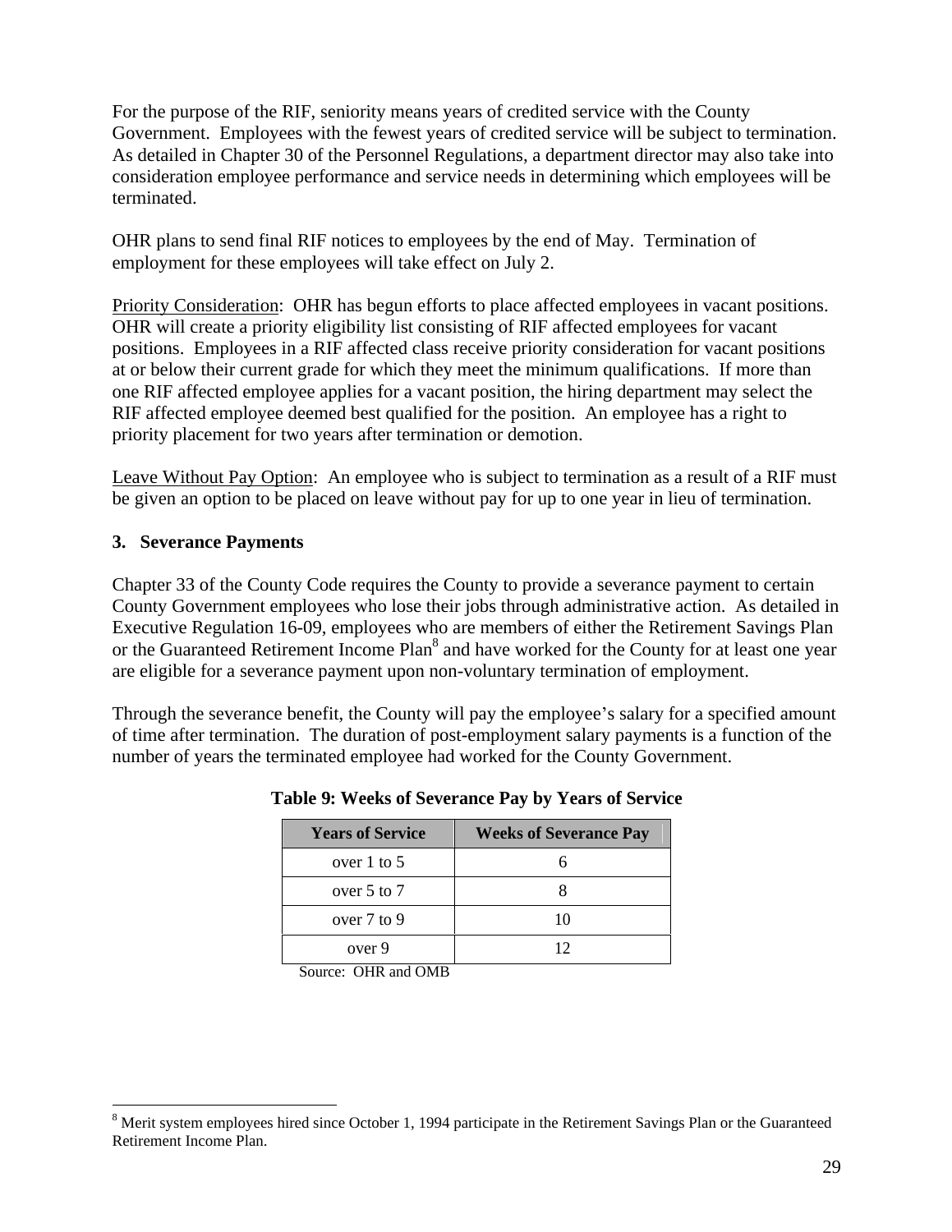The County Code requires that the County pay severance benefits "from general assets of the County." The Code further stipulates that "assets of the Retirement Savings Plan or Guaranteed Retirement Income Plan may not be used to pay benefits under this plan." The Executive has not dedicated funds for severance payments. Departments will have to absorb the cost of severance payments for terminated employees.

The Executive has not yet calculated a cost estimate for FY11 severance payments. To provide the Council with an approximate cost of severance payments, OLO calculated the cost to the County for severance pay to employees with two years of credited service and with annual salaries of between \$40,000 and \$80,000. As indicated above, an employee with two years of service would be eligible for six weeks of severance pay. Table 10 shows the severance costs incurred by the County for terminating an employee with two years of service who earned a salary in this range.

| <b>Annual Salary</b>            | \$40,000 | \$60,000 | \$80,000 |
|---------------------------------|----------|----------|----------|
| Six Weeks Salary                | \$4,600  | \$6,900  | \$9,200  |
| Six Weeks FICA                  | \$400    | \$500    | \$700    |
| <b>Severance Cost to County</b> | \$5,000  | \$7,400  | \$9,900  |
| Source: OHR and OLO             |          |          |          |

**Table 10: Per Employee Severance Cost to County** (Employee with Two Years of Service)

Assuming that the County terminates 50 employees with between one and five years of service and with an average salary of \$60,000, the total severance cost would be approximately \$370,000. Termination of 75 employees with the same average salary and years of service would produce about \$555,000 in severance costs.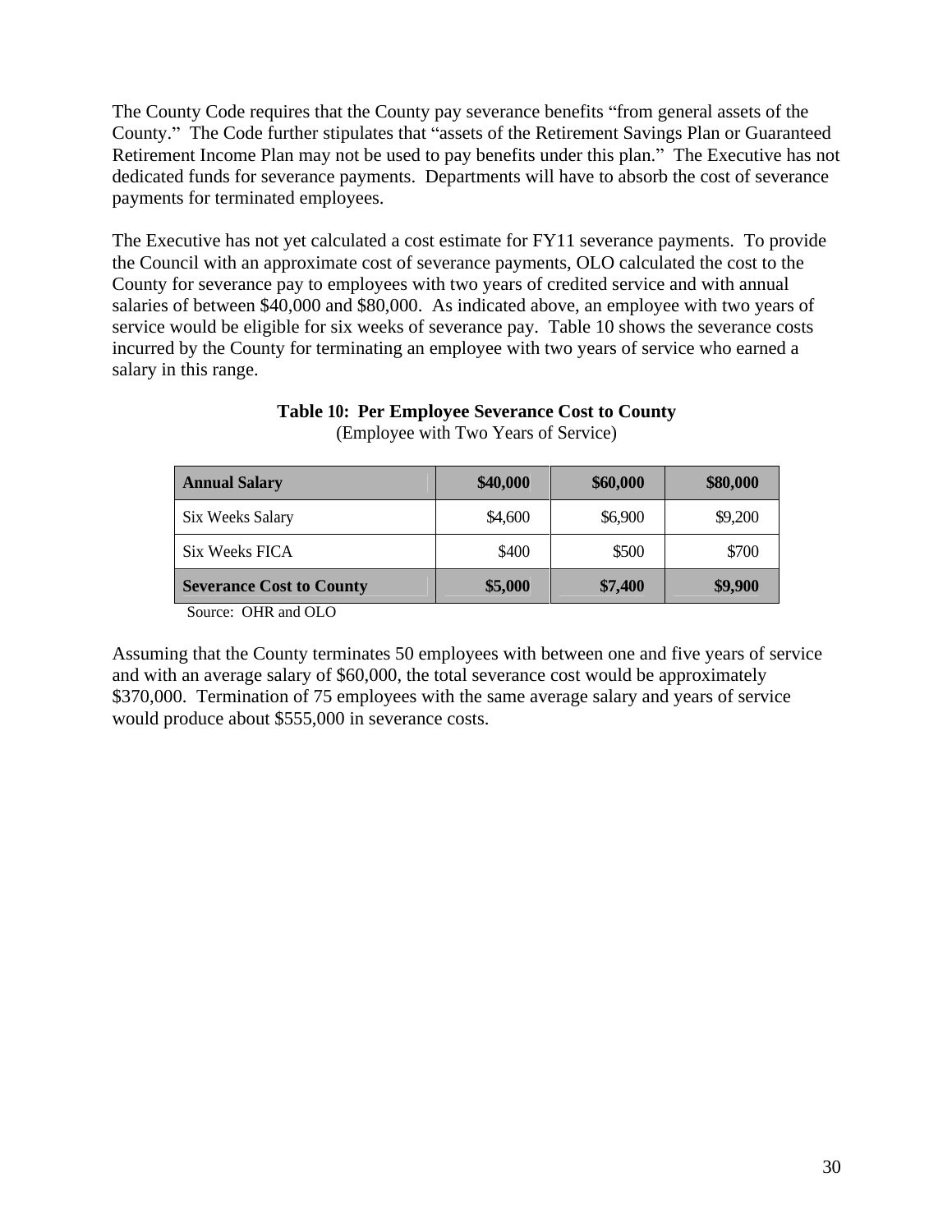### **D. Executive s Recommended Actions to Minimize Layoffs**

The Executive plans to implement two strategies – use of Discontinued Service Retirements and a Retirement Incentive Program  $-$  to minimize the number of layoffs, that is, involuntary termination of employees. These strategies provide incentives to encourage more senior (as measured in years of service) employees to voluntarily retire so as to reduce the number of less senior employees who are vulnerable to layoff.

#### **1. Discontinued Service Retirement**

Section 33-45 of the County Code authorizes the County to offer Discontinued Service Retirement (DSR) to certain employees who are terminated as a result of an administrative action.

DSR Eligibility: A DSR is a benefit granted to members of the Employee Retirement System (ERS), the defined benefit pension for employees hired before October 1994. Specifically, a DSR eliminates the early retirement penalty for employees who have insufficient years of service to qualify for normal retirement.<sup>9</sup> As specified in the Code, only employees with at least ten years of continuous service are eligible for a  $DSR$ <sup>10</sup>.

To be eligible for a DSR, an employee must be an ERS member in a RIF affected job class. Members of the Retirement Savings Plan or the Guaranteed Retirement Income Plan as well as ERS members not affected by the RIF are not eligible for a DSR. A DSR is not an absolute right for eligible employees but rather is subject to the approval of the OHR Director.

DSR Program Savings/Costs: A DSR produces FY11 savings through the departure of senior employees who have higher personnel costs than more junior employees who would have been terminated in the absence of the DSR. The Executive has not estimated the salary savings that would be produced through the DSR process.

In the long-term, a DSR increases the County's future year obligation to fund the ERS Trust Fund and to pay for retiree health benefits. By encouraging employees to retire before their normal retirement date, DSRs increases the number of years that employees draw a pension and receive County-supported health benefits.

OLO requested that OHR provide information about the affect of DSRs on future year pension and retiree health insurance obligations. OHR responded that it will ask the County s actuary to calculate future year DSR cost data. This information was not available as of the writing of this memorandum.

<sup>&</sup>lt;sup>9</sup> Employees hired before July 1978 receive more generous DSR benefits including a 5% increase in the calculation of final earnings used to determine pension payments.<br><sup>10</sup> For non-public safety positions, members of the ERS must have started County employment before October 1994.

As such, all current non-public safety employees currently have more than ten years of service with the County.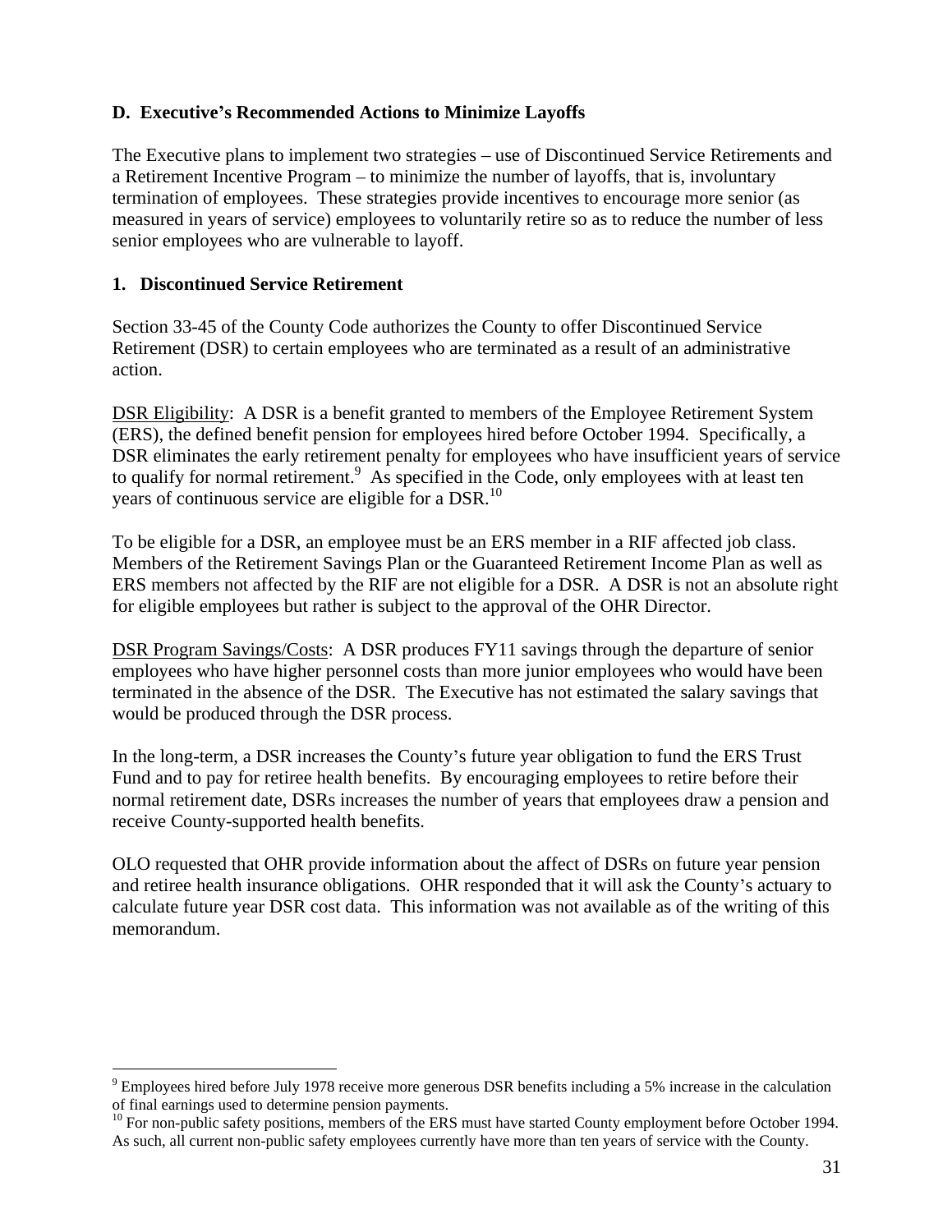## **2. Proposed Retirement Incentive Program**

In March, the Executive transmitted to the Council proposed legislation to authorize a Retirement Incentive Program (RIP) for 2010. The Executive bargained the RIP with MCGEO Local 1994, the union for most represented non-public safety County Government employees.

Eligibility: As proposed by the Executive, County Government employees would be eligible for the RIP if they are:

- a. Members of the Employees Retirement System (ERS, the defined benefit retirement system for employees hired before October 1994);
- b. Within two years of normal retirement (as of June 1); and
- c. In an occupational series affected by the reduction-in-force.

In contrast to the proposed 2009 RIP (that was not approved by the Council), the Executive's proposed 2010 RIP limits participation to employees in positions that are recommended for abolishment as part of the reduction-in-force.<br>Proposed RIP Benefits: As described in the proposed legislation to implement the RIP,

employees who accept the retirement incentive would select one of the following four benefit options:

- a. A \$35,000 cash payment;  $^{11}$ 11
- b. A \$30,000 cash payment with an enhanced post-employment life insurance benefit. (The retiree life insurance benefit reduces coverage from 100% to 25% during years six through ten after retirement. This option would hold life insurance coverage at 100% for tens years after retirement.);
- c. A \$28,000 cash payment with an enhanced post-employment health insurance benefit. (The County offers retiree continued health insurance coverage with the County paying either 70% or 80% of premium costs.<sup>12</sup> Under this option, the County would pay 90% of individual health insurance premium cost of ten years after retirement.); or
- d. A one-time \$35,000 contribution to the Guaranteed Retirement Income Plan (GRIP). (Under the GRIP, the County guarantees a 7.25% annual return on investments. RIP participants who select this option would be able to access this income at social security retirement age.)

In addition, the RIP would eliminate the early retirement penalty for program participants who were not yet eligible for normal retirement. The early retirement penalty is two percent for employees with credited service one year short of normal retirement and five percent for employees two years short of normal retirement.

 $11$  Under all options that include a cash payment, the participating employee may elect to receive the cash benefit as a single lump sum payment or in 12 monthly payments.<br><sup>12</sup> A retiring employee may choose to pay 30% of health insurance premium costs for lifetime or 20% of premium

costs for a number of years after retirement that equals the retiree's years of credited service with the County Government.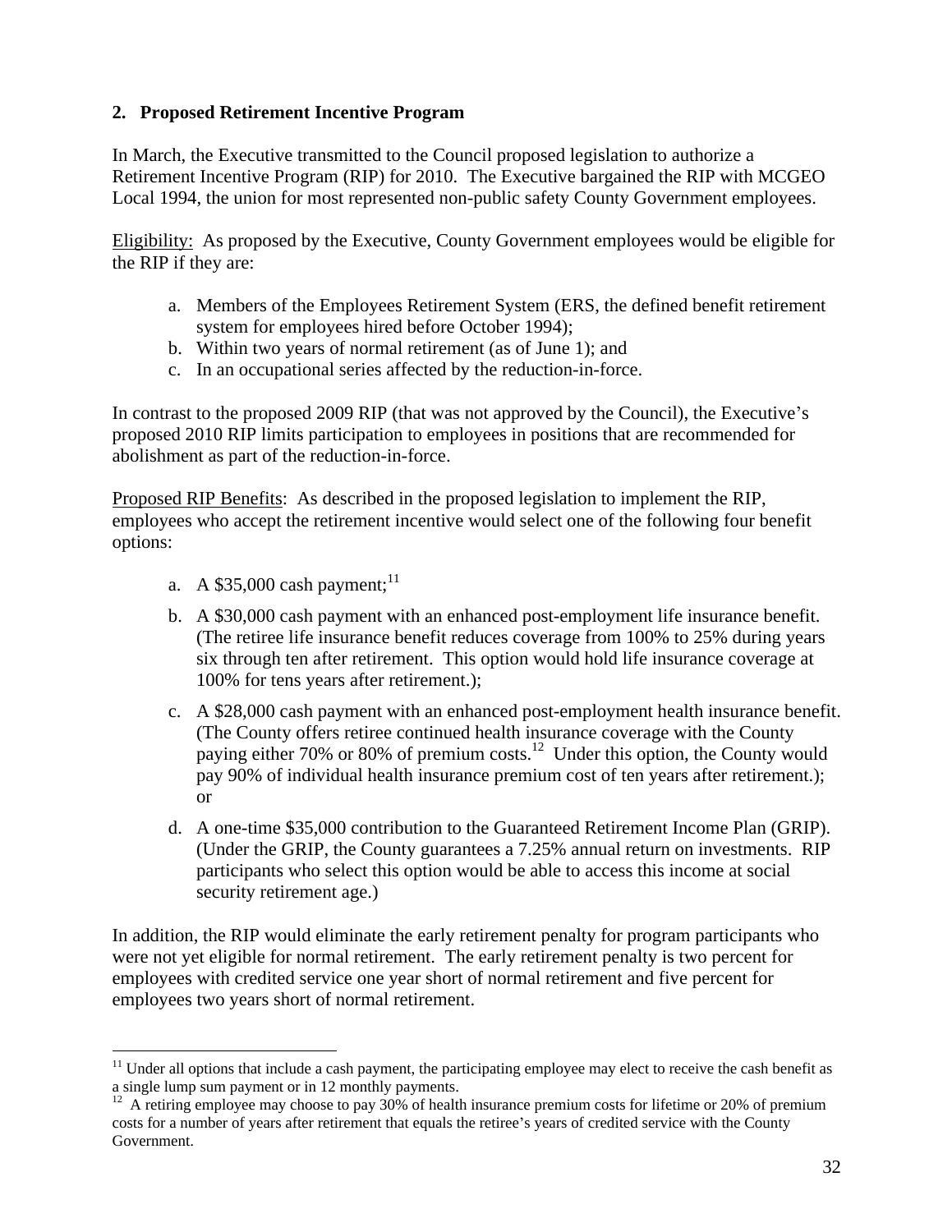Estimated RIP Participation Rate and Costs: The Executive assumes that between 100 and 150 employees will voluntarily retire through the RIP. If between 100 and 150 employees accept a RIP payment of \$35,000, the County will disburse between \$3.5 million and \$5.3 million in RIP cash payments. To fund RIP cash payments, the Executive plans to borrow from the ERS Trust Fund. Thus, while the General Fund will not be affected by RIP in FY11, the County will have to pay back the cost of the borrowed money from the General Fund beginning in FY12 and continuing through FY21.

The RIP increases long term liabilities for the County. By encouraging employees to retire earlier than planned and by forgiving early retirement penalties, the RIP increases future year General Fund pension and retiree health insurance obligations.

Assuming a participation rate of 150 employees, the County's actuary estimates that the RIP would cost the County a total of \$8.9 million (or about \$890,000 per year for ten years). In addition, the RIP would raise the County's future year retiree health insurance obligations.

OLO requested that OHR provide information about the affect of the RIP on future year retiree health insurance obligations. This information was not available as of the writing of this memorandum.

OLO asked the Executive Branch whether it has calculated the cost to the County of the enhanced post-employment life insurance and enhanced post-employment health insurance options. The Executive responded:

*It is anticipated that only a handful of employees will elect an optional incentive of subsidized life or health insurance. The cost will be handled on a pay as you go basis from the self insurance fund and there is no actuarial analysis of the obligation. The life insurance vendor has agreed to keep the same premium structure in place though multiplied by a different in-force amount. It is estimated that the additional premium is less than the amount of incentive given up. The present value of the additional health premium is estimated to be less than the amount of incentive given up.*

OLO also asked the Executive about the future year County obligations to meet the guaranteed rate of return under the GRIP option. The Executive responded:

*The GRIP accounting will be the same as is in place for current GRIP participants. There is no County cost if the plan meets its actuarial rate of return assumption. If the plan exceeds the assumed rate of return the County cost will be lower, and if the plan fails to meet the assumed rate of return the County cost will be higher.*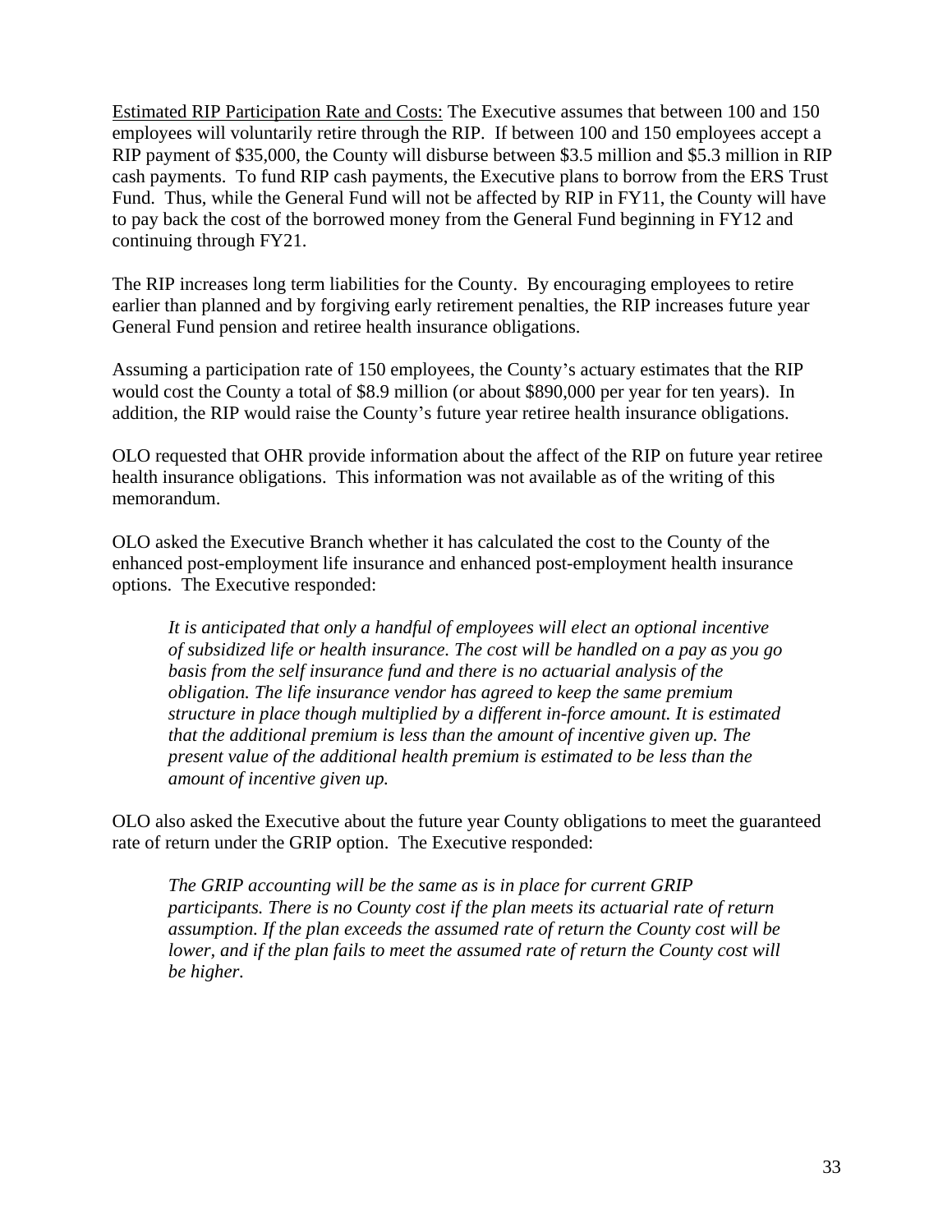### **3. Process for Awarding DSRs and RIP**

The Executive plans to award DSRs to employees before implementing the RIP. As specified in Chapter 30 of the Personnel Regulations, the County must offer DSRs in order of seniority (measured by years of service with the County Government). The number of DSRs granted within a job class and within a department may not exceed the number of filled positions abolished in the same job class within that department.

If the number of filled position abolishments within a job class exceeds the number of DSRs accepted, then the OHR will offer the RIP to eligible employees. OHR will limit the number of RIP awards in a job class to the number of filled positions in that job class targeted for abolishment. OHR plans to give priority to employees who had applied for the 2009 RIP (that was not approved by the Council). OHR will consider RIP applications for employees who had not applied last year based on seniority. To be eligible for the RIP, employees must submit an application to OHR by May 14.

Employees awarded either a DSR or a retirement incentive must agree to retire by June 1.

#### **4. OLO Analysis of Proposed 2010 RIP Costs/Savings**

Last year, OLO developed a cost model to evaluate in salary and benefit savings and future year retiree pension and health insurance obligations for the proposed 2009 RIP.<sup>13</sup> OLO found that the proposed 2009 RIP would have had a net ten-year cost to the County of between \$17 million and \$20 million.

The primary cause for the high estimated cost for the proposed 2009 RIP was that the program would have allowed employees in positions not slated for abolishment to accept the incentive. In other words, the County Government had planned to refill nearly all the positions vacated by the RIP. As a result, the County would have assumed the cash payment and post-employment costs of the RIP without garnering offsetting compensation savings from the elimination of positions.

#### **The design of the Executive s proposed 2010 RIP avoids the major drawback of the proposed 2009 RIP. As noted above, participation in the 2010 RIP would be limited to employees in positions recommended for abolishment. In other words, all positions vacated by the 2010 RIP would not be refilled.**

**Using the 2010 cost data prepared by OHR and the County s actuary, OLO found that the Executive s proposed RIP would produce savings that exceed costs if the County keeps all vacated positions vacant for three years. However, the County would forfeit the potential savings generated by the RIP if it refills RIP-vacated positions during the next three years.**

<sup>&</sup>lt;sup>13</sup> A detailed description of the methodology and assumptions in the OLO model appear in OLO Report 2009-9, *A Research Brief on Furloughs and Buyouts.* The County's pension actuary reviewed the methodology and formulas in the OLO model and found them an accurate portrayal of the lifetime cost of the RIP.